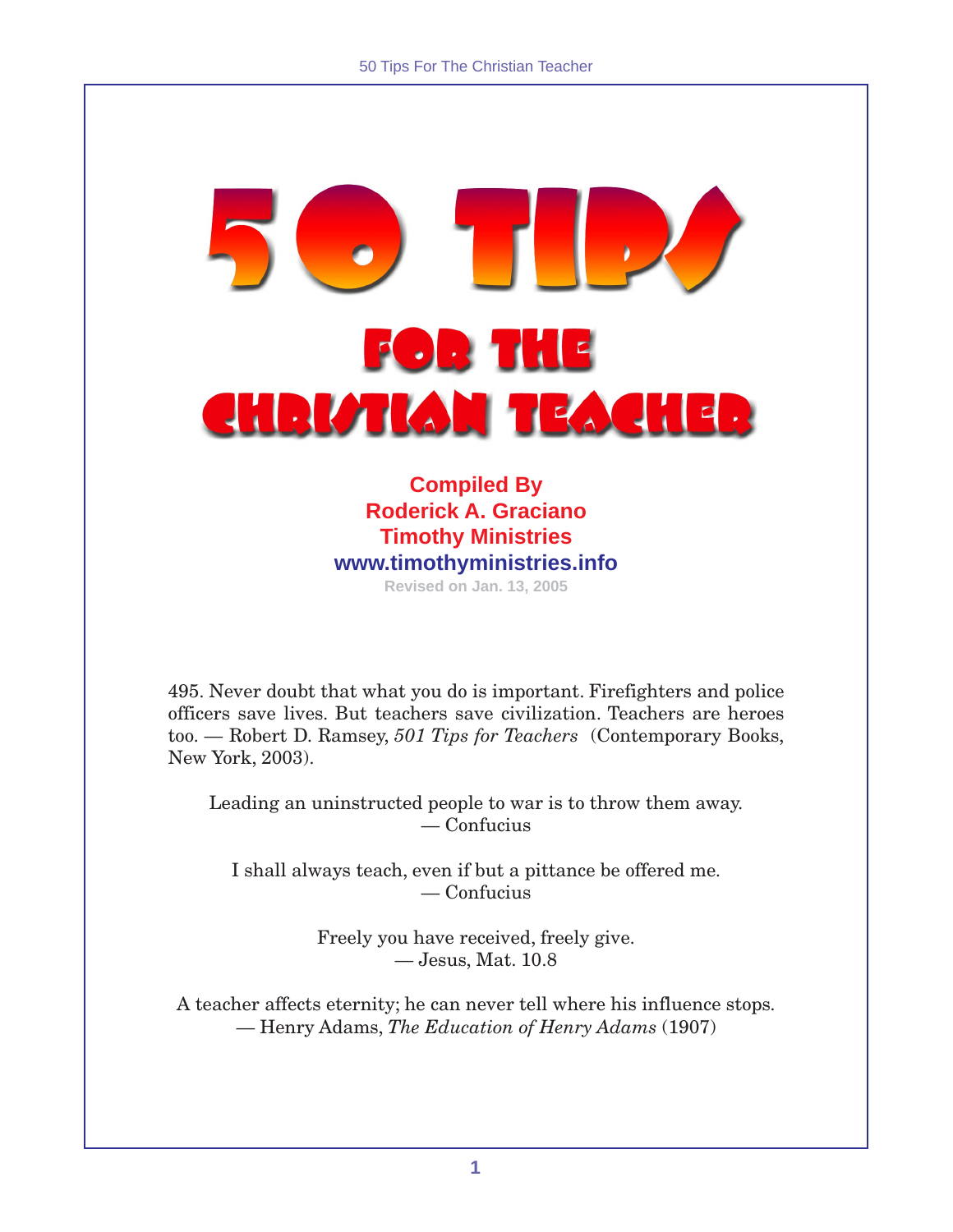CONTENTS

- **1. Prioritize the Testimony of Jesus**
- **2. Exalt the Ultimate Teacher**
- **3. Aid Discovery**
- **4. Master the Art of The Question**
- **5. Set The Hook**
- **6. Use Stories**
- **7. Suggest Mnemonics**
- **8. Show and Tell**
- **9. Respect Your Students**
- **10. Tune In To Your Students' World**
- **11. Encourage Effort**
- **12. Instill Identity, Cultivate Character, Direct Destiny**
- **13. Provide Pre-Class Warm-ups**
- **14. Involve Your Students**
- **15. Sell The Deferred Payoff**
- **16. Work For Your Student's Success**
- **17. Write Essays**
- **18. Lay Foundations**
- **19. Avoid Pat Answers**
- **20. Paint the Big Picture**
- **21. Be Clear**
- **22. Pack A Punch**
- **23. Teach From A Flowing Stream**
- **24. Know Yourself**
- **25. Develop Doers**
- **26. Build A Learning Community**
- **27. Be Authentic**
- **28. Talk About Your Mentors**
- **29. Influence With Fear And Trembling**
- **30. Don't Manipulate**
- **31. Understand The Times**
- **32. Teach From a Coherent Worldview**
- **33. Read "Philosophy For Dummies"**
- **34. Know The "Why"**
- **35. Extend Your Influence**
- **36. Be Discerning!**
- **37. Study Church History**
- **38. Read Non-Canonical Works**
- **39. Study Hebraic Thought**
- **40. Learn the Bible's Cultural Context**
- **41. Teach Thinking**
- **42. Teach Vocabulary**
- **43. Teach Hermeneutics**
- **44. Use Original Language Tools**
- **45. Use Technology**
- **46. Guard Your Teacher–Student Interface**
- **47. Be Relational**
- **48. Team With Teachers**
- **49. Take Risks**
- **50. Evaluate**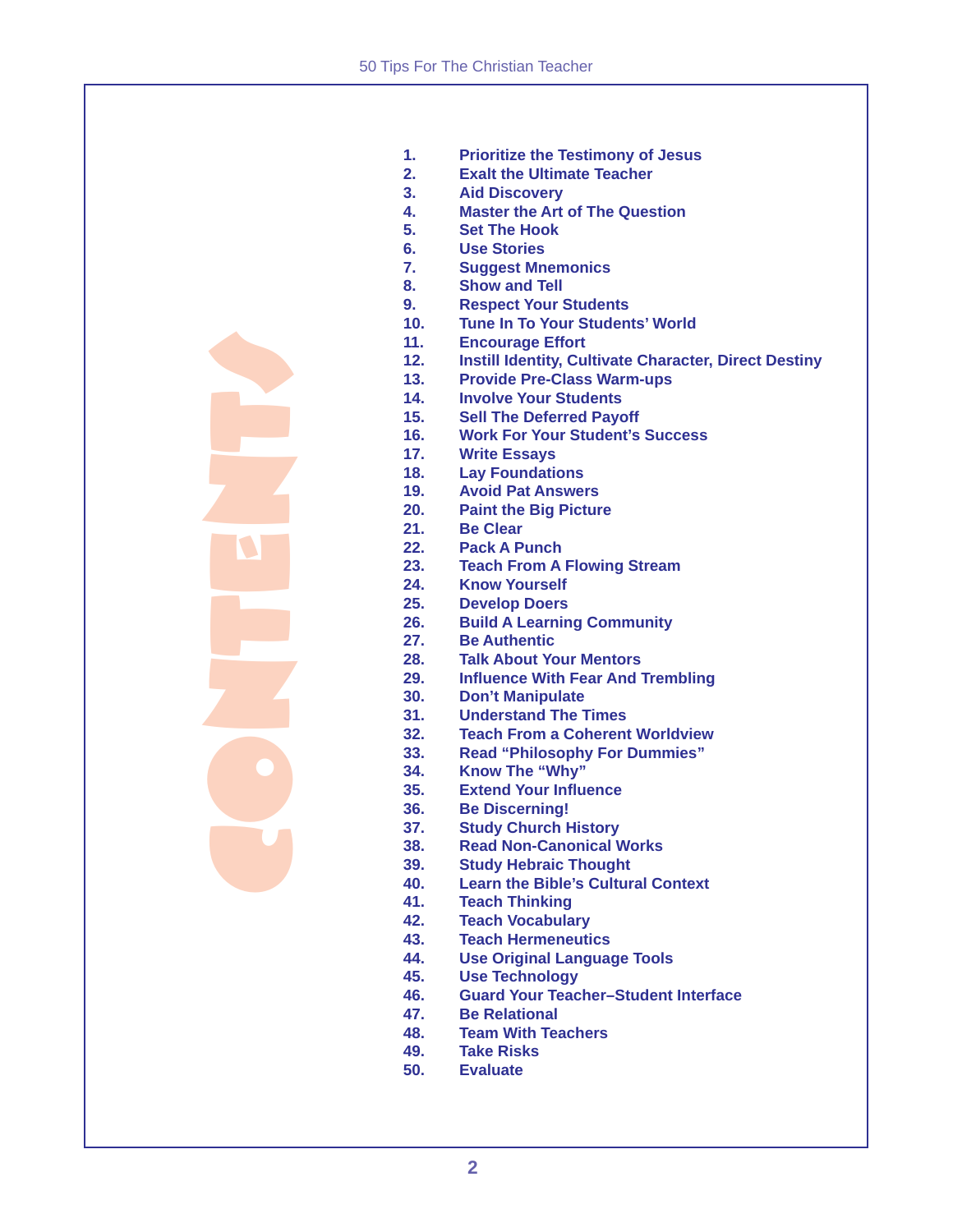#### **1. Prioritize the Testimony of Jesus**

"... Worship God! For the testimony of Jesus is the spirit of prophecy."  $-$  Rev. 19.10  $(with \cdot James \ 2.26)$ 

Now this is eternal life: that they may know you, the only true God, and Jesus Christ, whom you have sent. — John 17.3

If you are pleased with me, teach me your ways so I may know you and continue to find favor with you.  $-$  Ex. 33.13

Our educational establishment seeks to instill a passion for intellectual curiosity and openness, but allows for the existence of no truth worth pursuing. — Charles Colson

The highest aim of man: the knowledge of God. — Moses Maimonides.

#### **2. Exalt the Ultimate Teacher**

Nor are you to be called 'teacher,' for you have one Teacher, the Christ. — Matt. 23.10

As for you, the anointing you received from him remains in you, and you do not need anyone to teach you. But as his anointing teaches you about all things and as that anointing is real, not counterfeit — just as it has taught you, remain in him. — 1John 2.27

Jesus has gone to prepare a place for us, and the Holy Spirit has been sent to prepare us for that place. — Author unknown

Pray for the "Spirit of wisdom and revelation" (Eph. 1.17), then take notes!  $-$  R. G.

There is no worse screen to block out the Spirit than confidence in our own intelligence. — John Calvin

He who teaches the Bible is never a scholar; he is always a student. — Anonymous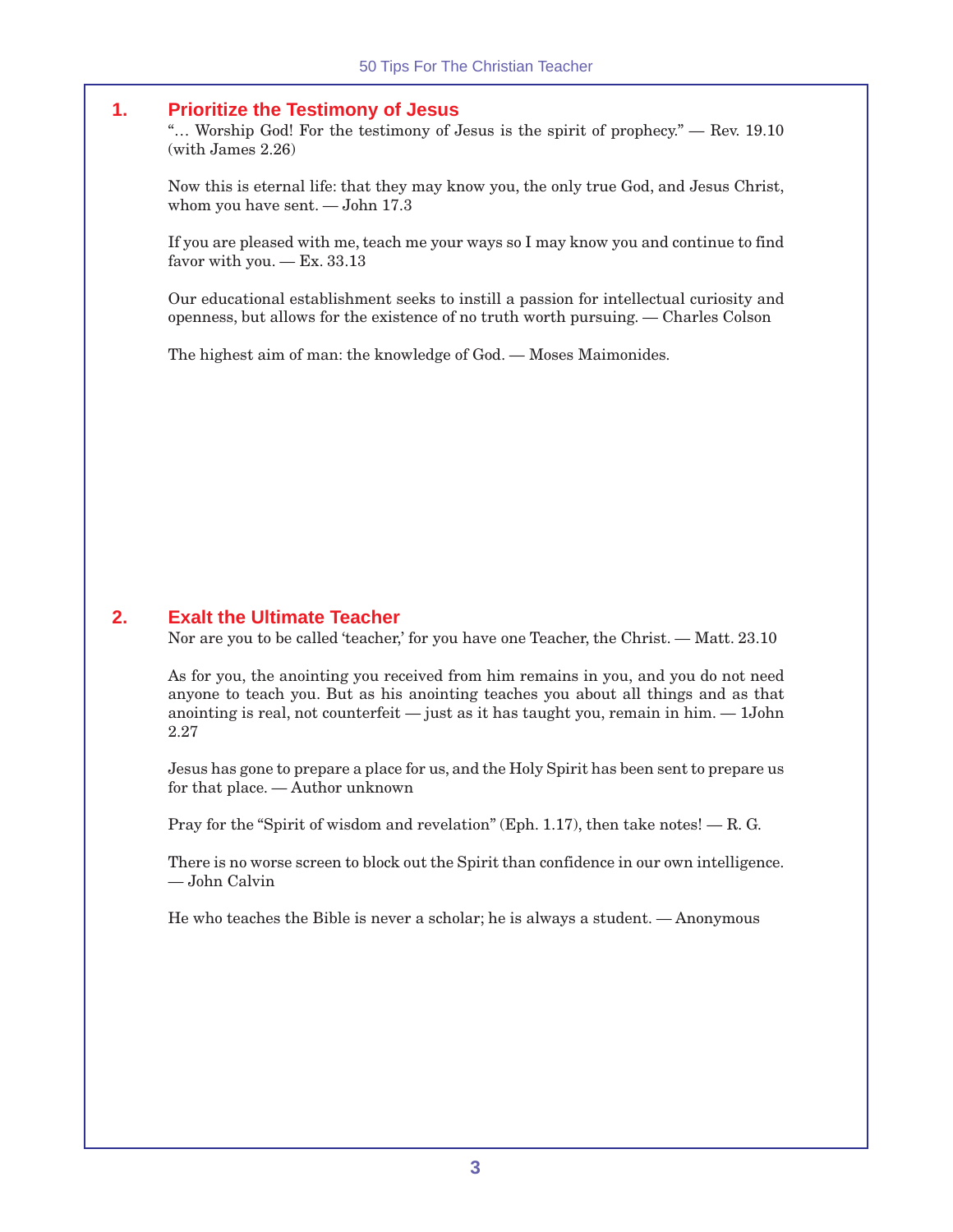# **3. Aid Discovery**

"The art of teaching is the art of assisting discovery." — Mark Van Doren

"I never teach my pupils; I only attempt to provide the conditions in which they can learn." — Albert Einstein

Teaching is not lecturing; it is not simply transferring information. It is alerting students to issues and problems, it is helping them ask the right questions and then it is directing them to the path that will lead to the answer.

"The true function of the teacher is to create the most favorable conditions for selflearning.…True teaching is not that which gives knowledge, but that which stimulates pupils to gain it. One might say that he teaches best who teaches least." — John Milton Gregory, *Teaching To Change Lives,* p. 53.

Share the discoveries that excited you. Don't just rehash what others have taught or written. Quote, yes, and give credit to sources, but teach only what you yourself have been persuaded of and embraced as your own belief and understanding. Your excitement will infect your students.

Another way to aid discovery is by providing tools, like reference books or access to a computer, for your students. Providing tools will also help Develop Doers (Tip 25).

# **4. Master the Art of The Question**

A prudent question is one-half of wisdom. — Francis Bacon

Brace yourself like a man; I will question you, and you shall answer me. — God to Job, Job 38.3

The first to present his case seems right, till another comes forward and questions him. — Prov. 18.17

Answering a question with a question is one of the most effective ways to "aid discovery." However, answering a student's question with and open ended question like, "What does everyone else think," only opens the door to confusion. An effective question, puts students on the path to the right answer.

If you wish a wise answer, you must put a rational question. — Johann Wolfgang von Goethe

It's better to debate a question without settling it than to settle a question without debating it. — Joseph Joubert (1754-1824), French writer.

With the woman at the well (John 4), Jesus "used the conversational method. Seven times he addressed her and six times she replied….He built upon her answers and made the most of them." (Herman Harrell Horne, *Teaching Techniques of Jesus* (Kregel, Grand Rapids, 1973, p. 5.)

The questions of Jesus were: (1) more to stimulate than to get answers (e.g., Mat. 6.30), (2) more personalized than generalized (e.g., Mat. 7.9), and (3) more practical than theoretical (Luke 14.5 vs. Mat. 22.24-28). — Adapted from John Garlock, *Teaching As Jesus Taught* (Gospel Publishing House, Springfield, 1966, ch. 10).

Use questions to *surface the important issues* (see Tip 20).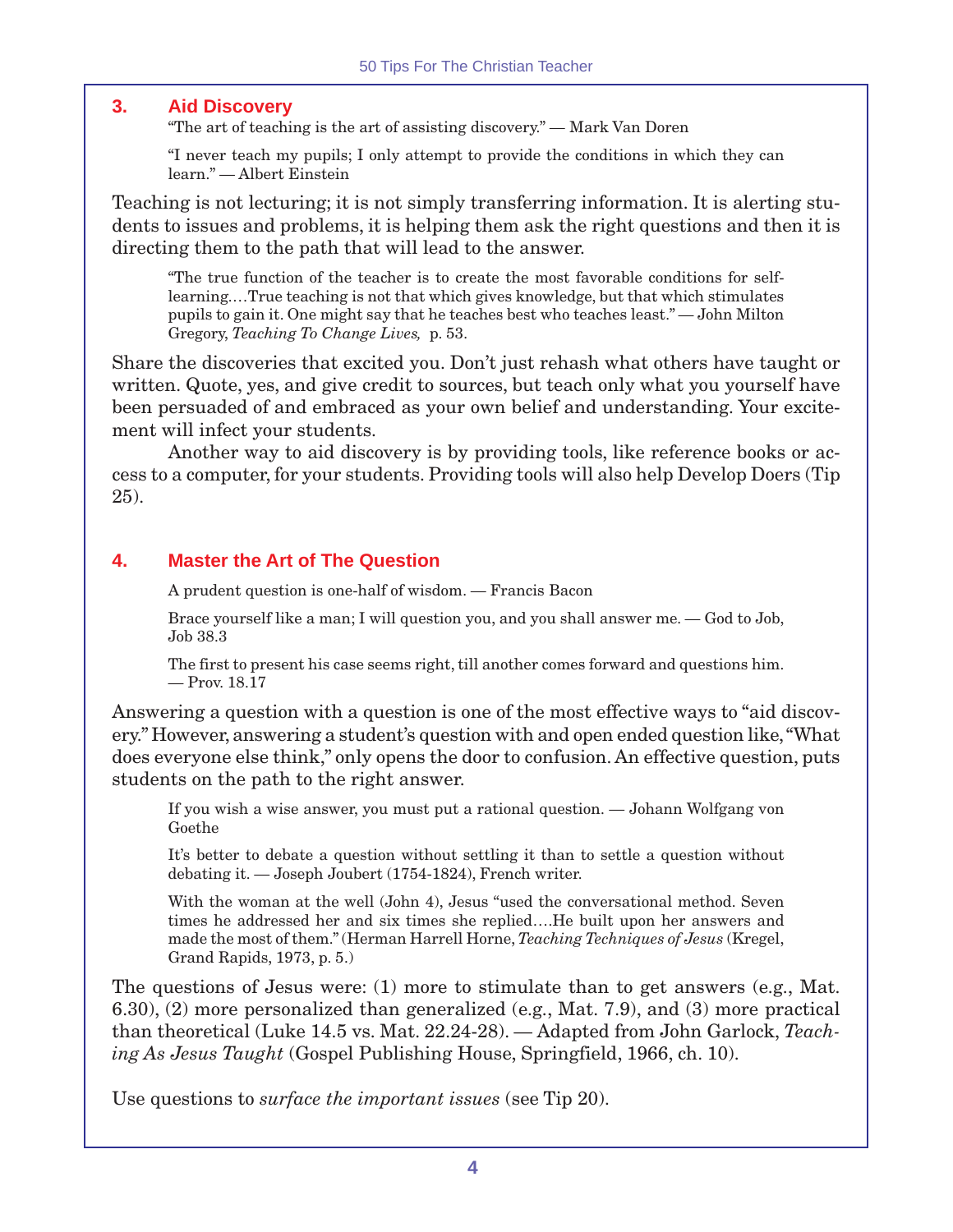# **5. Set The Hook**

What if a trusted Christian leader told you that God had given up on Christianity, that He was about to destroy the church and start all over with a new religion? That's the kind of shock value the words of Jesus had that are recorded in Mat. 24.2. Once the disciples of Jesus recovered their composure, they tripped over each other, running after Him as He strode up the Mount of Olives, beside themselves in their need for an explanation. Let us take note: if we can ignite an incendiary question in a student's mind, the answer to that question will be seared on the student's memory!

A free curiosity is more effective in learning than a rigid discipline. — St. Augustine

The most effective lessons and sermons begin with setting a hook. To set a hook simply means to *create curiosity and arrest attention.* We can do that by posing or prompting vital questions. We can also do it by mastering the art of the *answer!* When questioned, the answers Jesus gave (1) prompted further thought and led to more discovery by the questioners (Mat. 19.3-10), (2) contained arresting illustrations (Luke 10.29- 37), and (3) were aimed at the questioner, not merely at the question (John 21.21,22). — Adapted from John Garlock, *Teaching As Jesus Taught* (Gospel Publishing House, Springfield, 1966, ch. 10).

# **6. Use Stories**

We all tell stories; Jesus used stories.

I sometimes wonder what hours of prayer and thought lie behind the apparently simple and spontaneous parables of the gospel. — J. B. Phillips

The Bible is story, poetry and proposition, but most of all story. —R.G.

During modernity, story was often considered an inferior way of knowing, but postmodernity has rehabilitated it. — Michael J. Quicke, *360 Degree Preaching* (Baker, Grand Rapids, 2003, p. 79).

The traditional preacher "speaks the sermon illustrations as the 'icing' while the emerging generations hears [them] as the cake…" — Rick Durst, professor of theology, quoted in "Storytelling captures the imagination" by Donna Greene, *Dawn Around the World,* Issue No. 75, Mar/Apr 2004.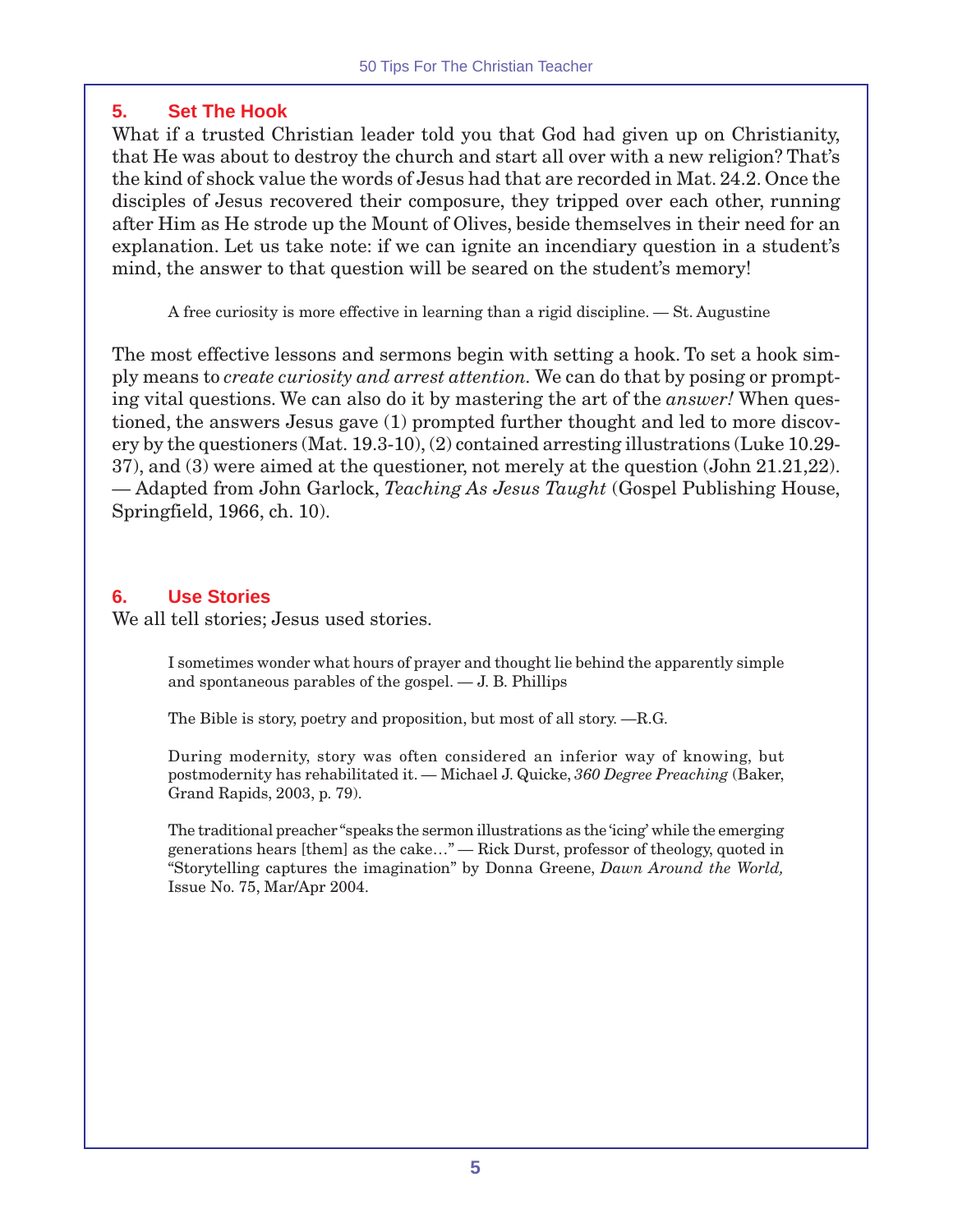#### **7. Suggest Mnemonics**

Mnemonics are *memory aids,* not demons with a lisp!

"Speak to the Israelites and say to them: 'Throughout the generations to come you are to make tassels on the corners of your garments, with a blue cord on each tassel. 39 You will have these tassels to look at and so you will remember all the commands of the LORD, that you may obey them and not prostitute yourselves by going after the lusts of your own hearts and eyes." —Num. 15.38

#### **NON SEQUITUR | WILEY**



# **8. Show And Tell**

Show anything that you can show instead of tell. "Show and tell" is good; avoid "tell and tell." Showing involves pictures, diagrams, actions, artifacts, props and visual aids of all kinds. Remember that you have both auditory and visual learners.

> Teach them the decrees and laws, and show them the way to live and the duties they are to perform. — Ex. 18.20

> And the LORD asked me, "What do you see, Amos?"

"A plumb line," I replied.

Then the Lord said, "Look, I am setting a plumb line among my people Israel; I will spare them no longer. — Amos 7.8

**DENNIS THE MENACE** 



"I DON'T MIND MARGARET KNOWING IT ALL. AS LONG AS SHE DOESN'T TELL IT ALL.

Ravi Zacharias … describes a generation that "hears with its eyes and thinks with its feelings." — Michael J. Quicke, *360 Degree Preaching* (Baker, Grand Rapids, 2003, p. 80).

"Have you *seen* the latest Michael Jackson song?" — A ten-year-old quoted in Michael J. Quicke, *360 Degree Preaching* (Baker, Grand Rapids, 2003, p. 66).

Another aspect of *showing* is allowing students to *see the example of your life.* For this to occur, you must cultivate a relationship (see Tip 47) with your students that goes beyond the confines of the classroom. This is not always possible (with students of the opposite gender, for example), but when pursued, it can turn a casual student into a true disciple.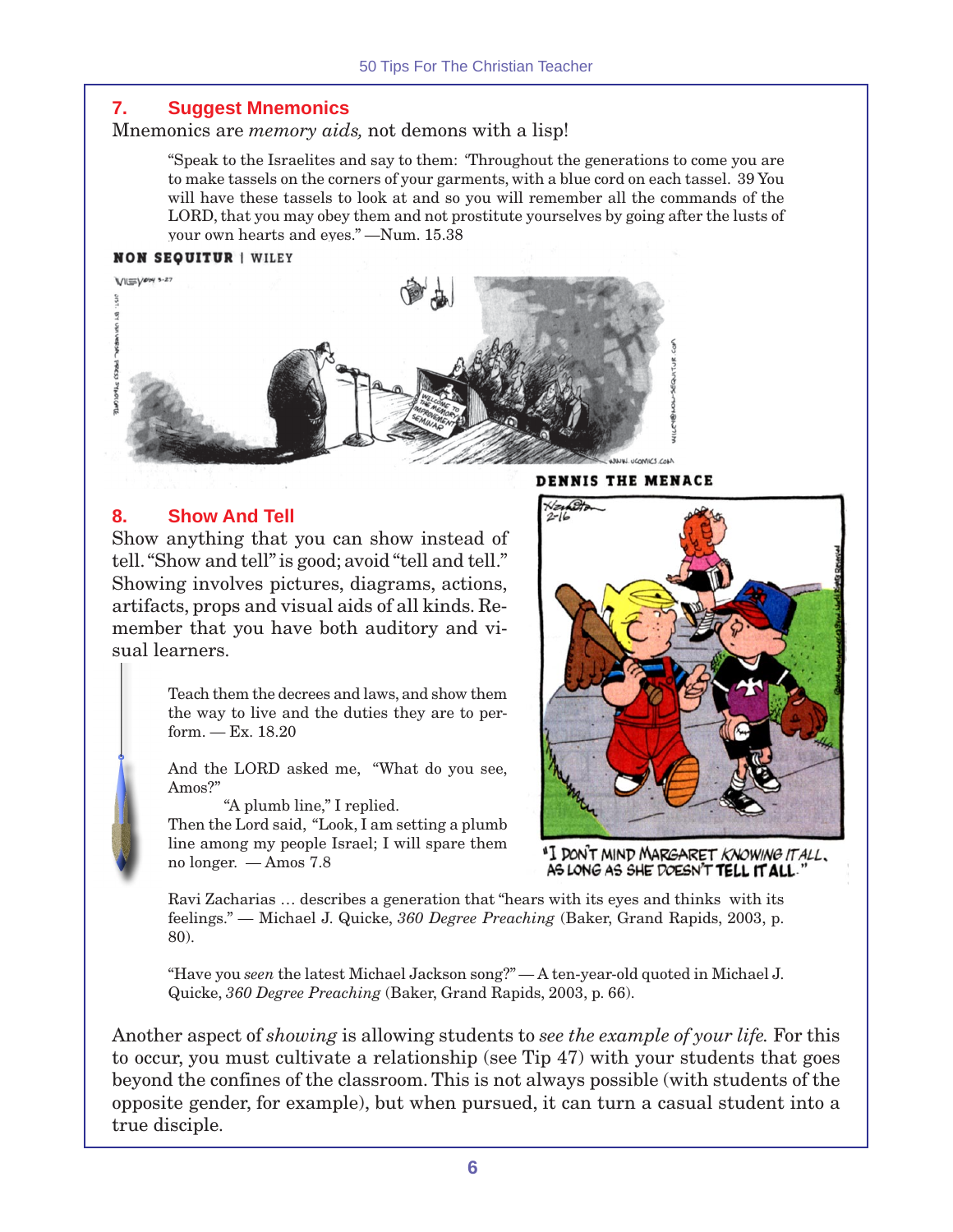#### **9. Respect Your Students**

You must care more about your students than you do about your lesson.  $-$  R. G.

The secret of education lies in respecting the pupil. — Ralph Waldo Emerson

234. Structure the classroom space so you can move around easily and get close to every student. (Try a U-shape arrangement.) Be everywhere in your classroom. — Robert D. Ramsey, 501 Tips *for Teachers* (Contemporary Books, New York, 2003).

#### **Recognize Your Students As Individuals**

It has been said of the great preacher George Truett that he was "great when he preached from his pulpit, greater when he spoke … from the capitol steps in Washington, greater still when he addressed the Baptist World Alliance in Atlanta, but greatest of all when he stood in a country cemetery and comforted a little girl who had lost her mother." — J. M. Price, *Jesus the Teacher,* p. 51.

246. Keep reminding yourself that the most unpleasant student you have is probably the one who needs you most. — Robert D. Ramsey, *501 Tips for Teachers* (Contemporary Books, New York, 2003).

#### **Learn From Your Students**

Much have I learned from my teachers, more from my colleagues, but most from my students. — Talmud: *Ta'anith,* 7b

#### **Understand How They Learn**

235. Allow some constructive noise in the classroom. Noise can actually help settle down restless students. Dr. Harlen Hensen of the University of Minnesota explains, "Good noise means learning. Bad noise means the children are out of control. No noise means adults don't understand the nature of children." — Robert D. Ramsey, *501 Tips for Teachers* (Contemporary Books, New York, 2003).

#### **10. Tune In To Your Students' World**

Jesus received attention because he paid attention. — Herman Harrel Horne, *Teaching Techniques of Jesus,* (Kregel, Grand Rapids, 1973), p. 13.

210. Don't merely respond to what students ask. Answer the questions they may be afraid to ask because they don't want to be embarrassed or look dumb. Good teachers need a touch of ESP. It comes with experience. — Robert D. Ramsey, *501 Tips for Teachers* (Contemporary Books, New York, 2003).

Being heard in terms relevant to audiences has never been more critical than in this media-saturated, generational-sensitive, entertainment-oriented popular culture. — Michael J. Quicke, *360 Degree Preaching* (Baker, Grand Rapids, 2003, p. 66).

#### **To How They Think**

#### **To T he Things They've Heard**

#### **To Their Learning Styles**

280. Never try to shout over a noisy classroom. Talk "under the noise" instead. Factory workers first learned this trick on the assembly line in World War II. — Robert D. Ramsey, *501 Tips for Teachers* (Contemporary Books, New York, 2003).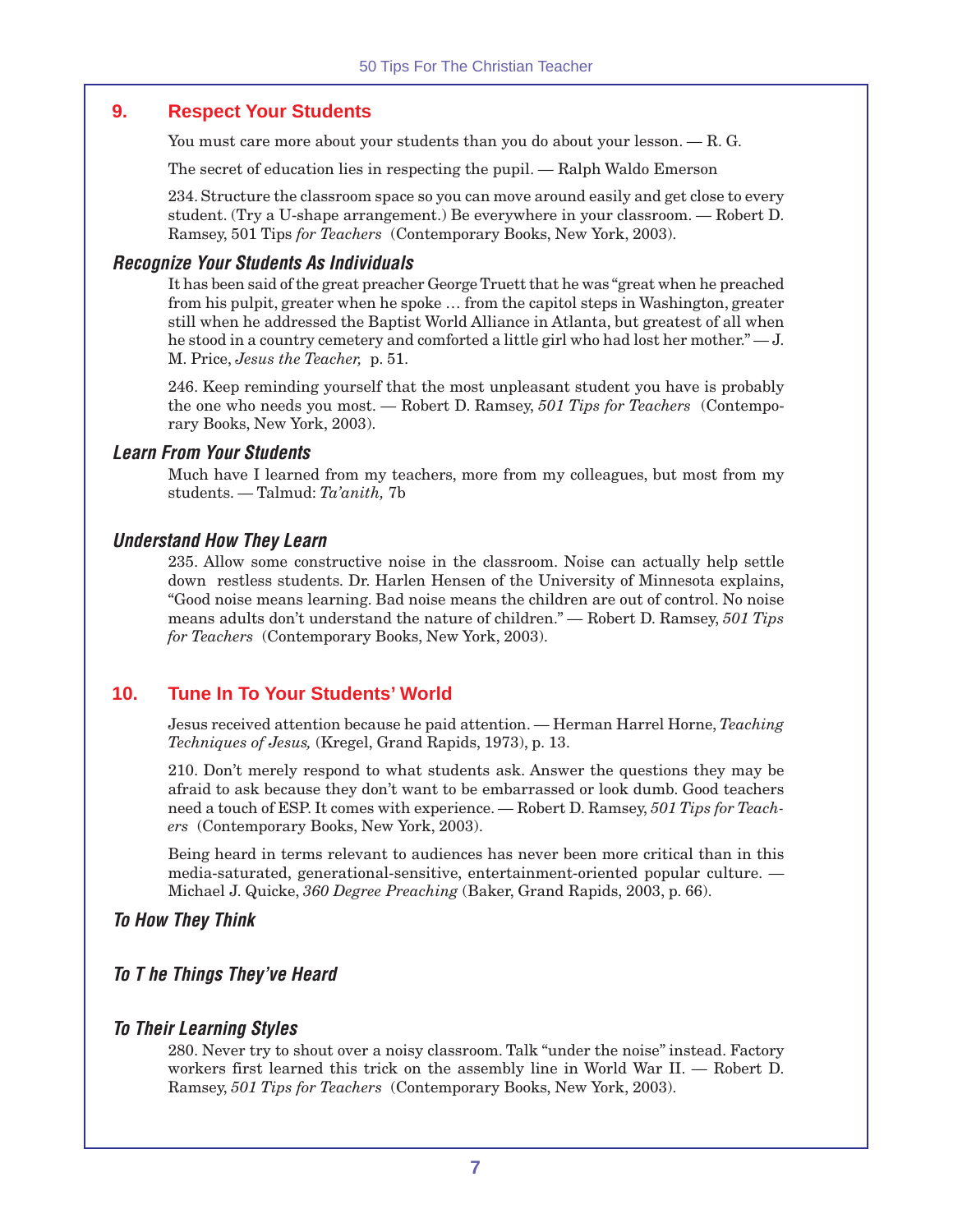#### **11. Encourage Effort**

Never discourage anyone who continually makes progress, no matter how slow. — Author Unknown

"His master replied, 'Well done, good and faithful servant! You have been faithful with a few things; I will put you in charge of many things. Come and share your master's happiness!" — Matt. 25.21

One way to encourage effort is to provide measurable and achievable goals for your students (see Tip 16). This allows them to feel a sense of accomplishment; they will feel they are making progress along the way to the deferred payoff (Tip 15).

#### **12. Instill Identity, Cultivate Character, Direct Destiny**

We spend a good deal of our lives trying to answer the question, "Who am I." A good teacher can put students on the path to the answer, but only as he or she lays a relational foundation from which to speak into students' lives.

206. It is not your job to make every child like you. It is your job to make all children like themselves a little better. — Robert D. Ramsey, *501 Tips for Teachers* (Contemporary Books, New York, 2003).

250. Avoid sarcasm. It seldom helps and often hurts—a lot! — Robert D. Ramsey, *501 Tips for Teachers* (Contemporary Books, New York, 2003).

In like manner, we should help students begin to formulate a coherent and conscious worldview. (See Tip 32. See also the list of worldview questions in the *BC To AD* syllabus, p. 4).

One meets his destiny often in the road he takes to avoid it. — French Proverb

Destiny is not a matter of chance, it is a matter of choice. It is not a thing to be waited for, it is a thing to be achieved. — William Jennings Bryan

Sow a thought, reap an act. Sow an act, reap a habit. Sow a habit, reap a character. Sow a character, reap a destiny. —Samuel Smiles

[Jesus] understood character, and showed that he did. — Herman Harrel Horne, *Teaching Techniques of Jesus,* (Kregel, Grand Rapids, 1973), p. 21.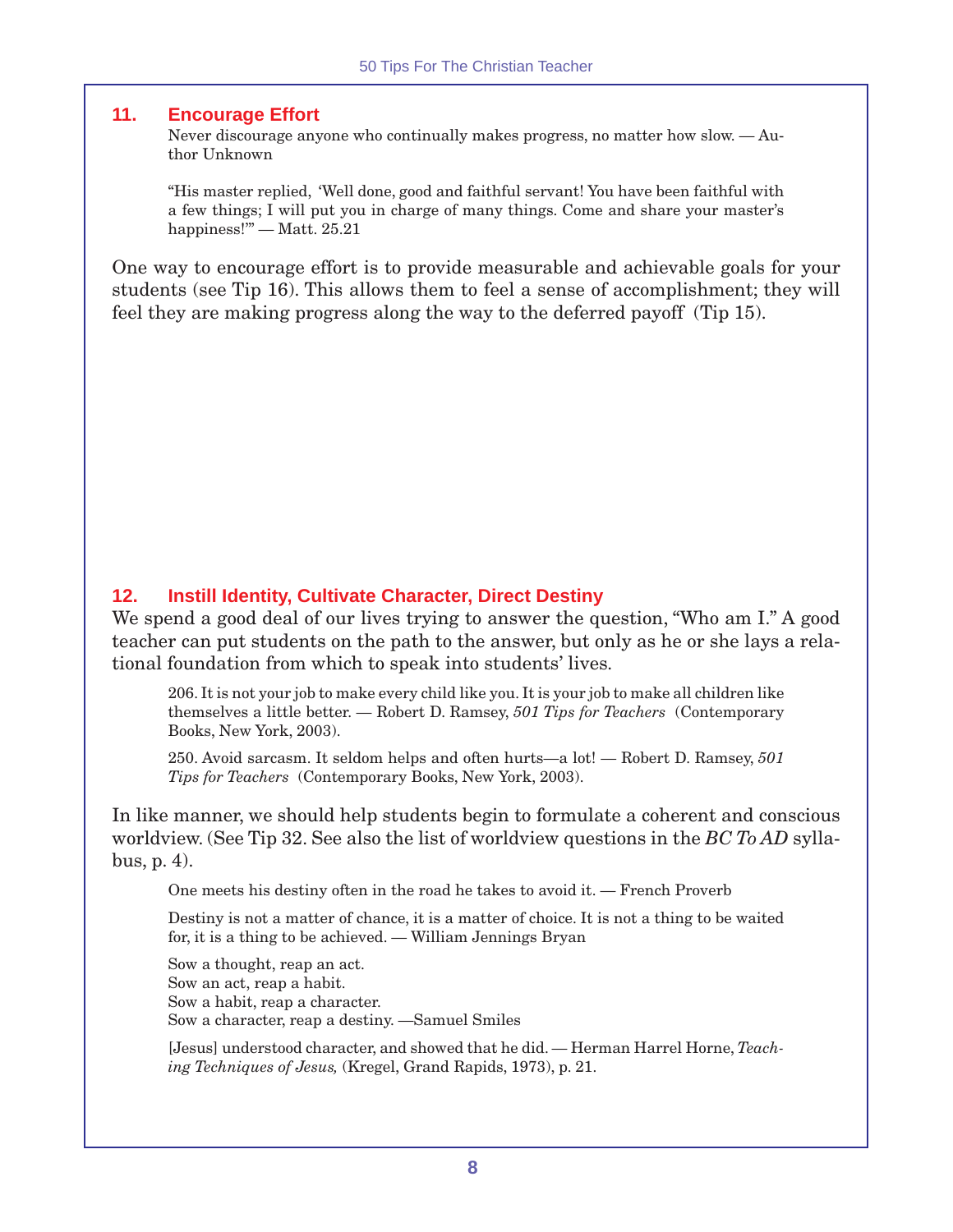# **13. Provide Pre-Class Warm-ups**

Students tend to come to class mentally cold relative to your subject. They have just been thinking about work or home issues. The right "assignments" can help get them get to class warmed up and ready to think about your lesson.

Joshua told the people, "Consecrate yourselves, for tomorrow the LORD will do amazing things among you." — Josh. 3.5

# **14. Involve Your Students**

Involving your students in class projects, or even in helping prepare the classroom or teaching the class, not only maximizes learning, but also exposes the student to activities and disciplines that can stir a sense of calling (see Tip 12).

"Maximum learning is always the result of maximum involvement." —Howard Hendricks, *Teaching To Change Lives,* p. 78.

Tell me and I forget. Show me, and I may not remember. Involve me, and I understand. — Native American proverb.

"Come now, let us reason together," says the LORD." — Is. 1.18

But he answered, "You give them something to eat." — Mark 6.37

He called his twelve disciples to him and gave them authority to drive out evil spirits and to heal every disease and sickness. — Matt. 10.1

The first way to involve your students is by permitting them to respond. Unbroken monologue obviously precludes this.

Another great way to involve your students is with classroom games that teach an important principle.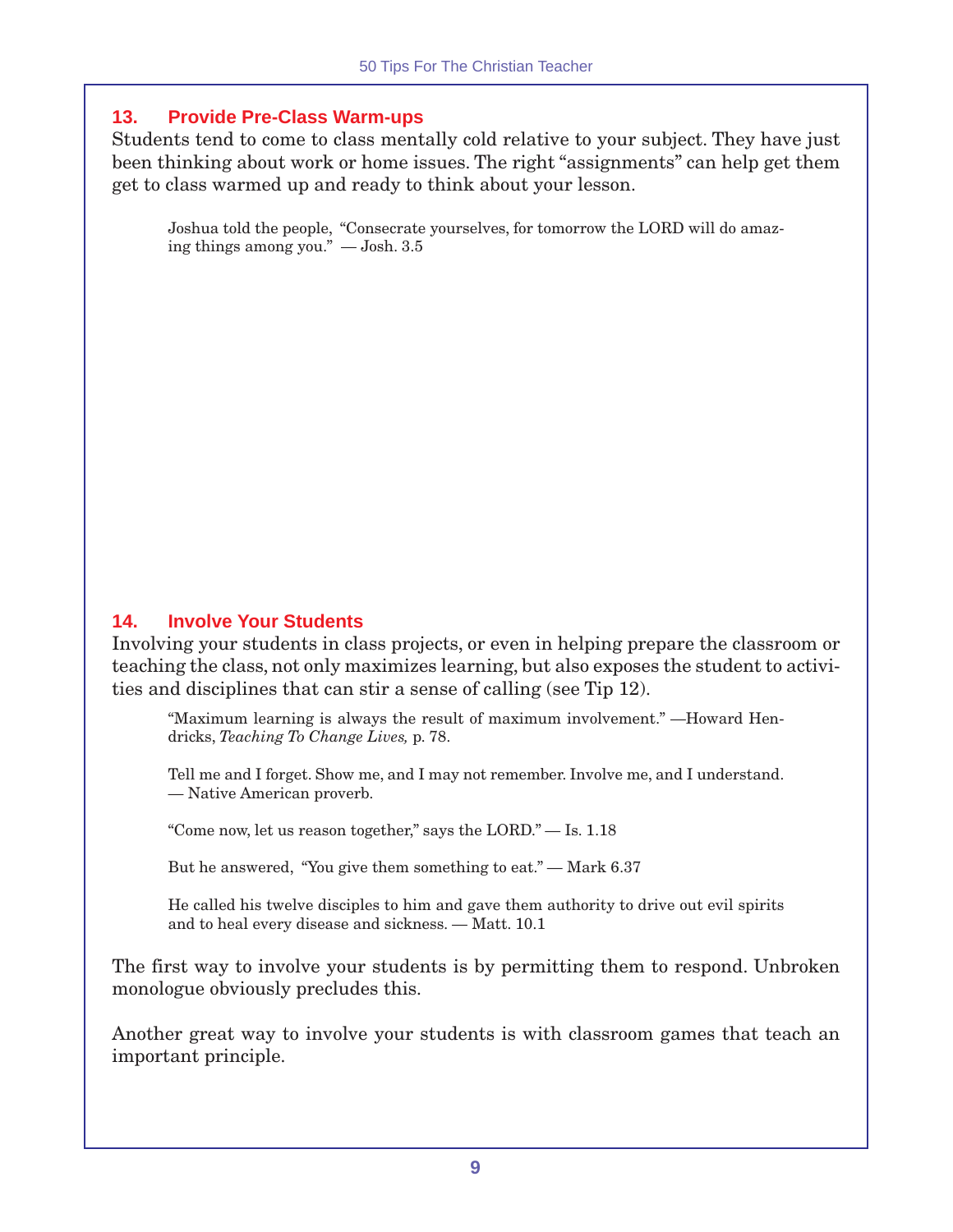# **15. Sell The Deferred Payoff**

Why do drill sergeants make soldiers march so much?

Everybody wants to harvest, but nobody wants to plow. — Anonymous

Everything comes to him who waits, if he works while he waits! — Anonymous

All work that is worth anything is done in faith. — Albert Schweitzer, *Out of My Life and Thought*

#### **BABY BLUES**



# **16. Work For Your Students' Success**

I would describe Manhood-at-its-best like this: What it desires as its own role, it assigns to others. The success it desires for itself it causes its fellowmen to attain. — Confucius

The object of teaching a child is to enable him to get along without his teacher. — Elbert Hubbard

#### **Pray For Your Students By Name**

I wanted to list "Love Your Students" as one of the 50 Tips, but *love* can be too ambiguous. Perhaps the most important goal for the Christian teacher or preacher is to *love his audience enough to hear from God for them.* Once having heard from God, we can begin to interpret "universals" from God's word for the personal lives of our hearers.

#### **Provide Measurable and Achievable Goals for Your Students**

If you aim at nothing, you hit it. — Author unknown

No wind blows in favor of the ship that has no port of destination. — French author Montaigne

Providing these kinds of goals encourages effort in the short term (Tip 11) when the ultimate goal is a deferred payoff further down the line (see Tip 15).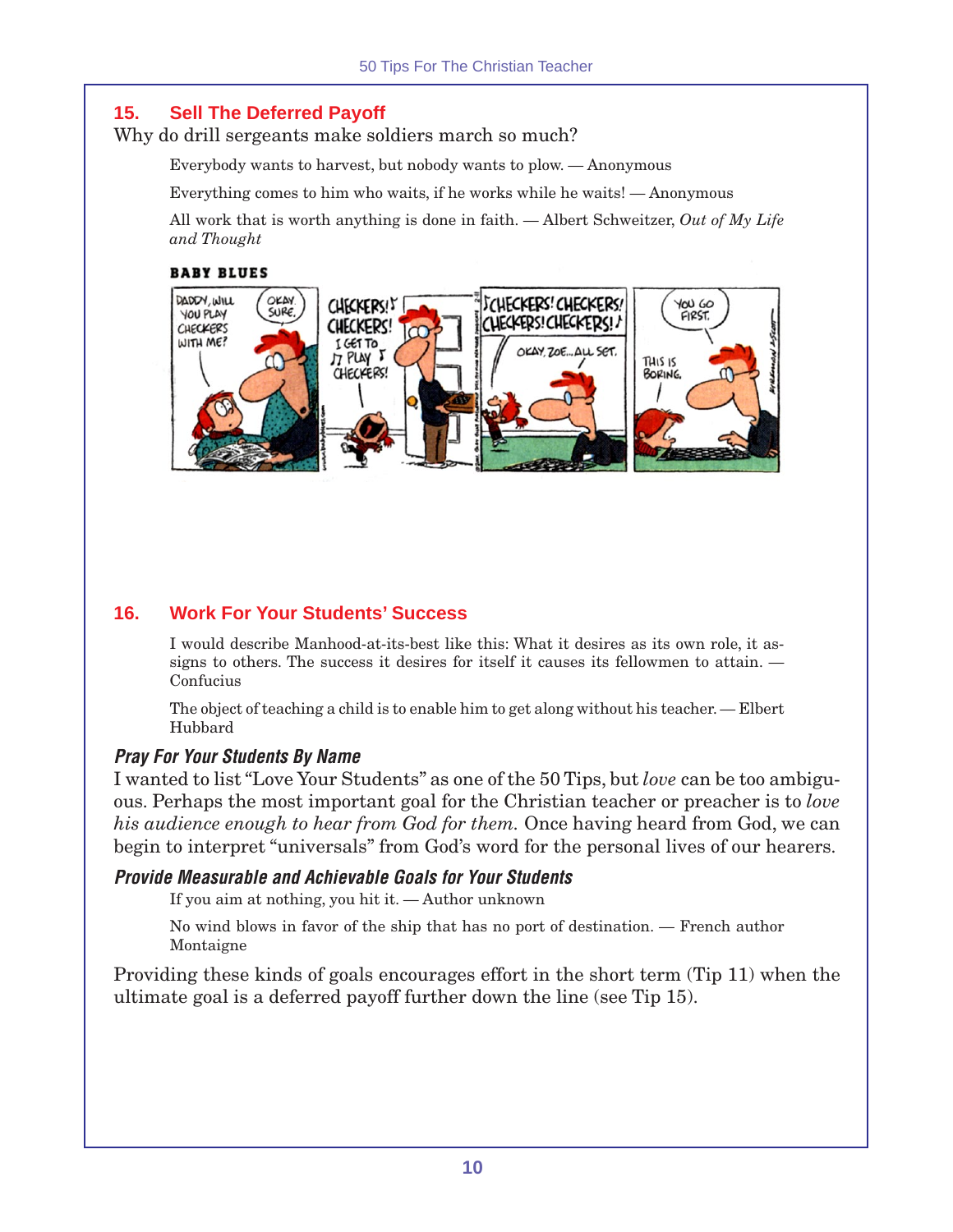## **17. Write Essays**

I never understand anything until I have written about it. — Horace Walpole, English Author

I found the above statement compelling. I have had exegetical insights that I thought were inspired until I attempted to present them in a written essay. As I argued on paper for my ideas, the evidence for them vanished and my logic stumbled. Writing down my thoughts had forced me to discipline them, to weed out their logical fallacies and face their weak assumptions.

As men and women who preach or teach the Word of God, we do well to sift out the errors in our thinking before blessing God's people with our creative interpretations. Writing out our argument will help us do that.

Here's the other side of the coin:

If any man wishes to write in a clear style, let him first be clear in his thoughts. — Johann Wolfgang von Goethe

If we cannot at least write down a clear outline of our thesis, it is evidence that our thoughts are not yet clear enough to preach or teach.

# **18. Lay Foundations**

If a man does not give thought to problems which are still distant, he will be worried by them when they come nearer. — Confucius

Students are not able to assimilate deep or complex truths if someone has not thought ahead and first provided them with a foundation of rudimentary principles. If we are going to teach on such New Testament topics as predestination (Eph. 1) or the millennial kingdom (Rev. 20), we had better have laid the necessary propositional foundation first.

But foundations are not just important for the more esoteric doctrines. Consider the familiar proposition that "Jesus Christ died for our sins." Can we fully appreciate that statement and its implications if we don't know that:

- 1. God is utterly holy.
- 2. We were *dead* in our trespasses and sins.
- 3. God is just and submits to the law of His own nature and character.
- 4. The Word of God became flesh and thereby qualified as our Kinsman-Redeemer.
- 5. Christ's death was substitutionary and paid an infinite redemption price.
- 6. Redemption is appropriated by joining a family in a covenant of faith.
- 7. The covenant of kinship brings both blessings *and obligations.*

I fear that many people do not have respect for even the well-known tenets of our faith, because they have never been taught the foundational truths that give those tenets power.

Biblical truth builds upon itself from Genesis to Revelation. The crucifixion of Jesus in the Gospels makes no sense without the sin in Genesis 3. I'm told that Muslims who agree to a Bible study that begins with Genesis, are much more receptive to the Christ by the time the study reaches the Gospels.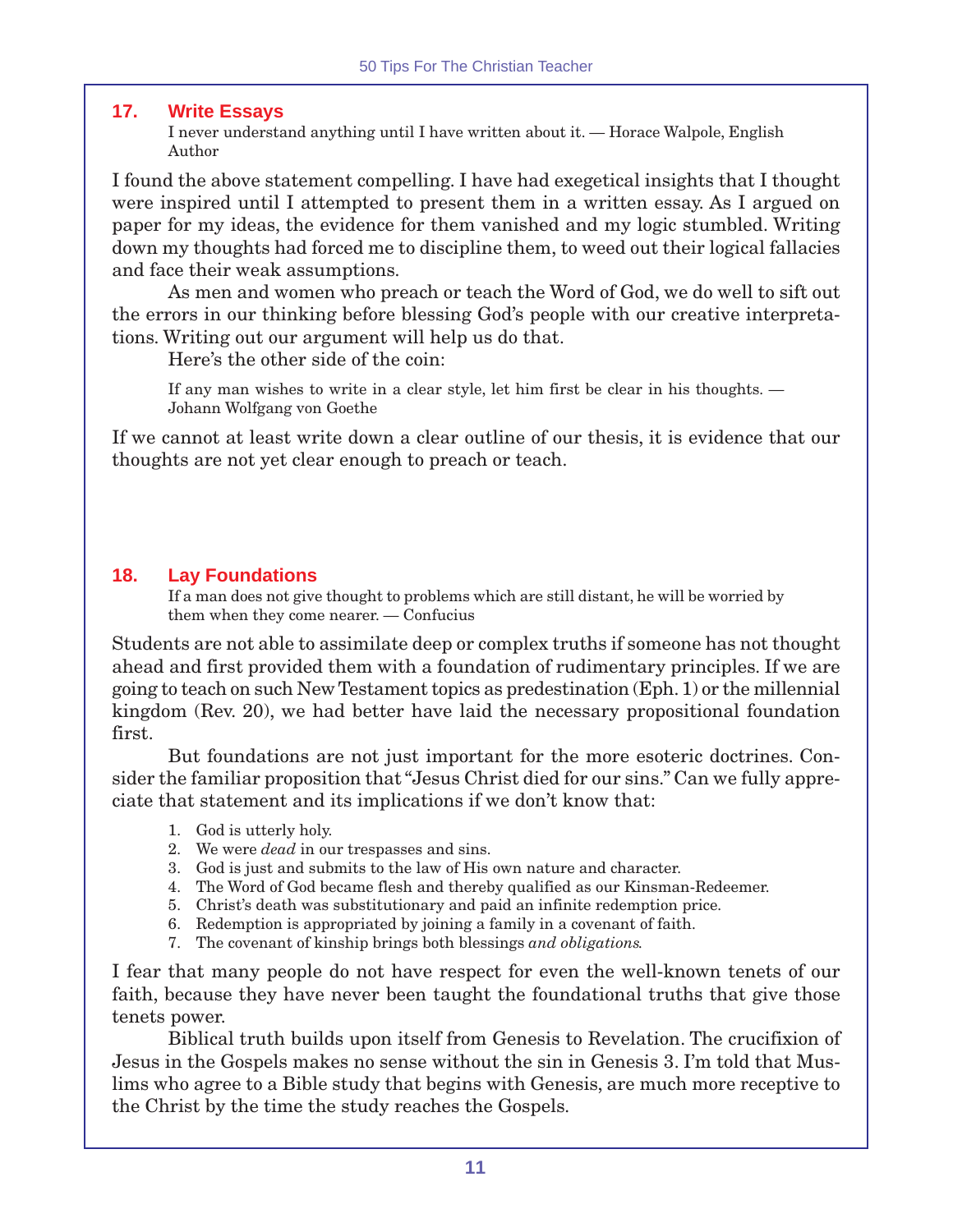# **19. Avoid Pat Answers**

Recognize Issue Complexity. When students raise a question regarding a complex issue, do not respond with a pat answer. Instead, recognize that you will have to lay some groundwork to help the students discover the answer. Promise, not the answer, but help toward finding the answer.

# **20. Paint the Big Picture**

Great Man reaches complete understanding of the main issues; Petty Man reaches complete understanding of the minute details. — Confucius

A leader is one who sees more than others see, who sees farther than others see, and who sees before others do. — Leroy Eims, Be the Leader You Were Meant to Be.

Just as fully understanding the Gospel requires a propositional foundation (Tip 18), fully grasping its application requires knowledge of our historical and cultural setting (Tip 31). We must not teach the Gospel as though it is constrained to a far away place and a long time ago. We must ask questions (Tip 4) that help our students surface and recognize the issues of our time that the Gospel addresses.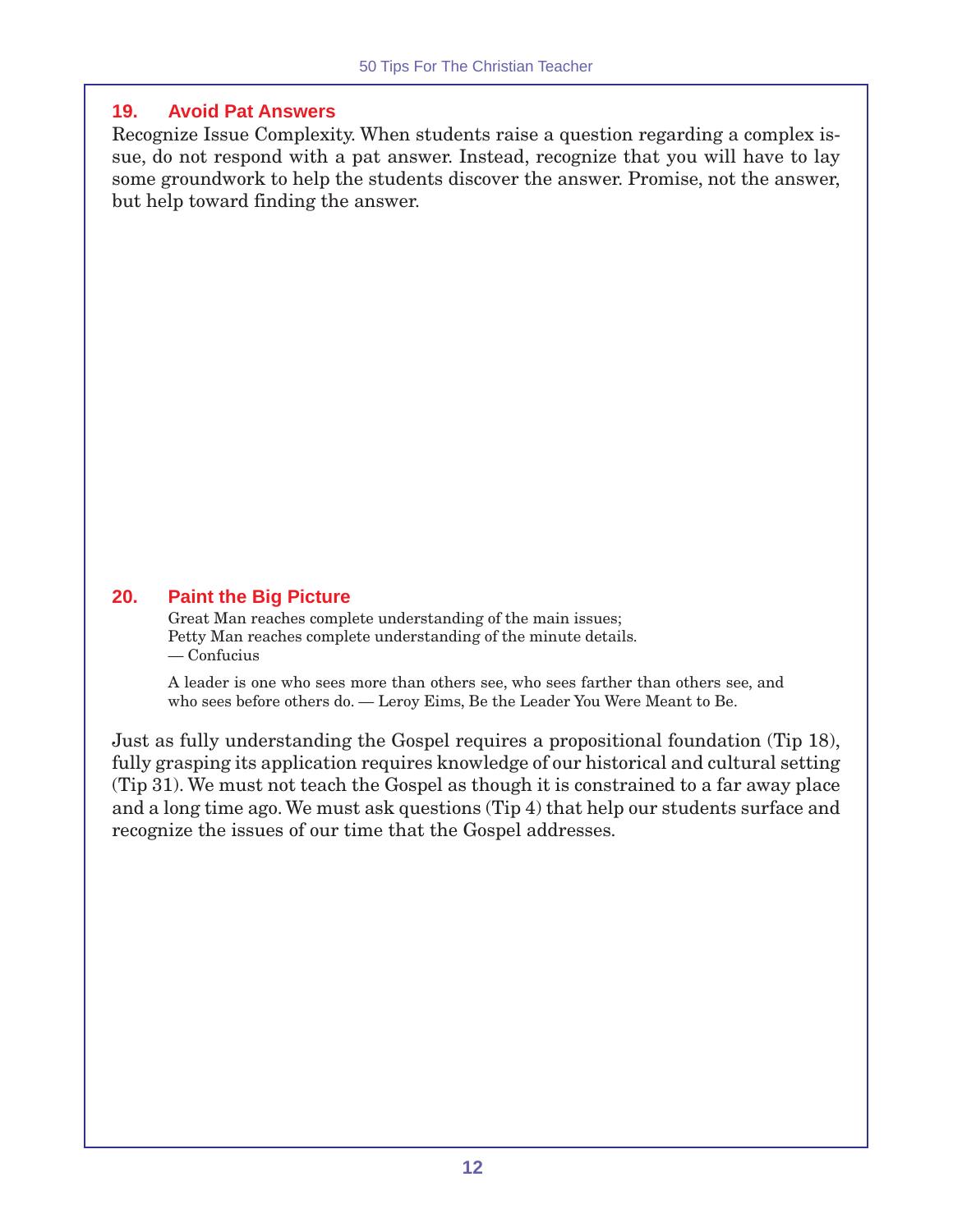#### **21. Be Clear**

1Cor. 14.7 Even in the case of lifeless things that make sounds, such as the flute or harp, how will anyone know what tune is being played unless there is a distinction in the notes? 8 Again, if the trumpet does not sound a clear call, who will get ready for battle? 9 So it is with you. Unless you speak intelligible words with your tongue, how will anyone know what you are saying? You will just be speaking into the air.

#### **Be explicit.**

Don't hint at what you mean with a mixed audience who might not understand your allusions; state your meaning clearly. Finish your sentences, or make sure your students can finish them. Use figures of speech carefully; use standard English correctly whenever possible.

#### **Be Specific**

#### **Use The Concrete To Explain The Abstract**

But don't confuse the spiritual reality with the concrete illustration.

#### **Make Your Main Point Unmistakable**

David Mains goes so far as to say that while many hearers can tell you what a sermon subject was, 80 percent of hearers are unable to tell you what response the preacher was looking for. — *360-Degree Preaching,* Michael J. Quicke, p. 154.

#### **What? So what? Now what?**

#### **Avoid Christianese**

Don't use your local church fad words or catch phrases in a mixed audience. Avoid idiom and insider lingo that only your close associates understand. When you use "Christianese," do so consciously and with an awareness of people in you audience who might need it explained.

The chief merit of language is clarity, and we know that nothing detracts so much as do unfamiliar terms. — Galen, On the Natural Faculties

#### **Enunciate**

Auditory clarity is as important as grammatical clarity.

# **22. Pack A Punch**

As you prepare your message, "**bumper sticker**" the main point. Summarize your whole message in a short, compelling statement that would fit on a bumper sticker. Crystallize the other key points of our message into "sound bites," i.e., pithy, memorable statements. Then, incorporate your "**bumper sticker**" into a concluding paragraph or statement that will end your lesson or sermon with a PUNCH!

#### **ACTIVITY: Compose an aphorism.**

A teacher must know a principle well in order to reduce it to an aphorism. The Beatitudes of Jesus are the ultimate standard of this teaching tip.

Spiritual kingdoms grow as earthly kingdoms fall.—RAG

God creates out of nothing. Therefore, until a man is nothing, God can make nothing out of him.—Luther

Confucius summed up his whole philosophy in one word: "Reciprocity." By it he meant, "What you do not wish yourself, do not unto others." —Confucius 15.24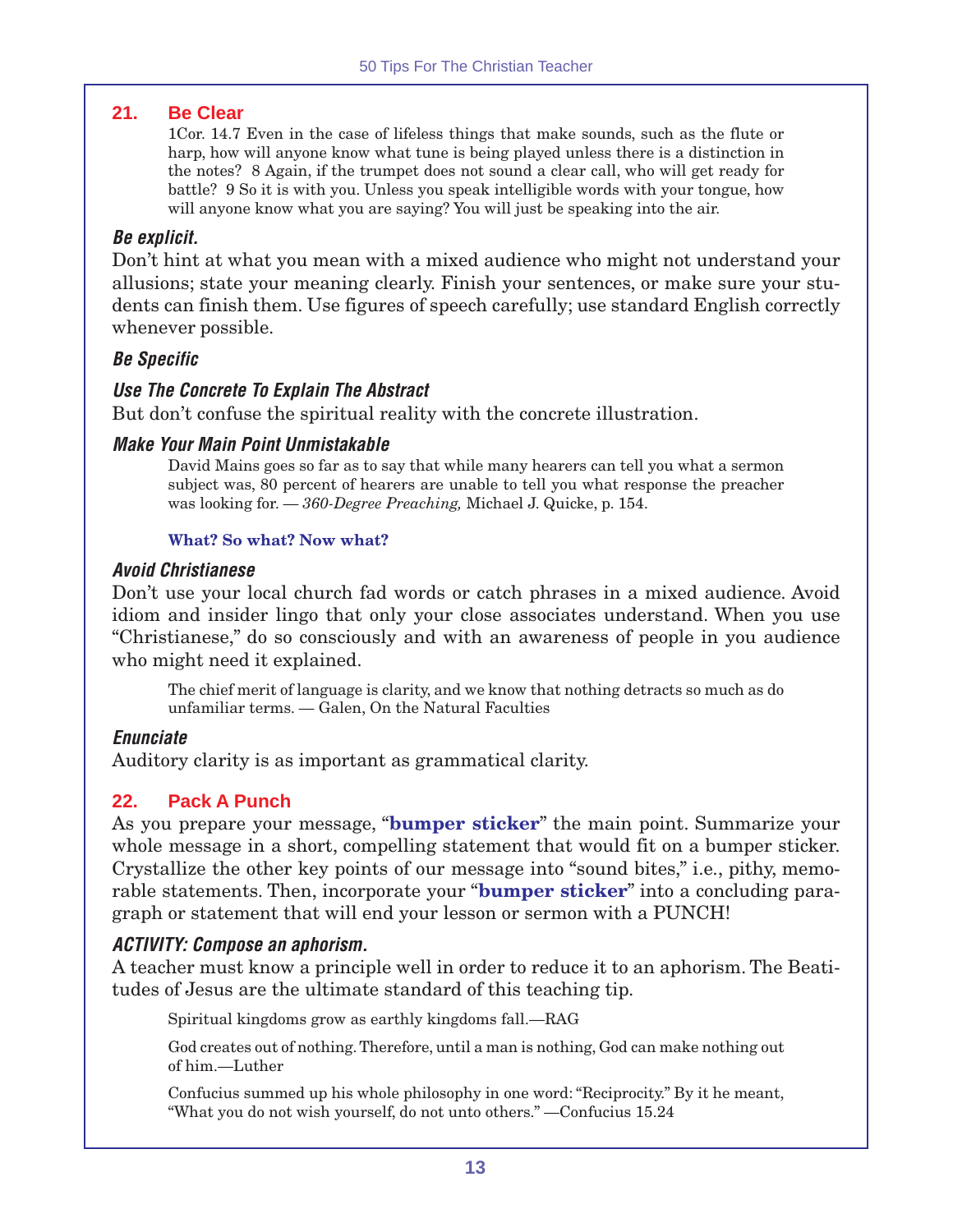# **23. Teach From A Running Stream**

"I would rather have my students drink from a running stream than a stagnant pool." — Professor of Howard Hendricks, *Teaching To Change Lives,* p. 28.

A child promoted to a new class said to a dearly beloved teacher: "I wish you knew enough to teach me next year." — Anonymous

Anyone who stops learning is old, whether at twenty or eighty. Anyone who keeps learning stays young. The greatest thing in life is to keep your mind young. — Henry Ford

One of the reasons mature people stop learning is that they become less and less willing to risk failure. — John W. Gardner

I would suggest that the B.A. be issued on paper which deteriorates in five years. — William Haber, quoted in *Public Relations Journal,* Nov. 1965.

As noted earlier, a failed listener makes an uninteresting preacher, and gifted preachers are characterized by an irrepressible curiosity and interest in all they see. — Michael J. Quicke, *360-Degree Preaching,* p. 166.

The excellent teacher sees himself as a student rather than as a know-it-all, and humbly develops the public persona of a fellow learner. Behind the scenes, this teacher is a student, always delving deeper into his or her subject and looking for a better way to share it.

# **24. Know Yourself**

#### **Know Your Ultimate Goal As A Teacher**

The aim of education is the knowledge not of fact, but of values. — Dean William R. Inge

#### **Know Why You Choose To Teach**

Temperament, educational and vocational experience, family history, special interests, secret sins, unresolved resentments, unhealed wounds, fond hopes and faint ambitions — all these add color to what the preacher says and what the congregation hears. — David Schlafer, quoted in *360-Degree Preaching,* Michael J. Quicke, p. 159.

#### **Know Your Own Identity In Christ.**

You should know the source of your own affirmation and security before you come to class. If you cannot check your own ego-needs at the door, don't come in! Also, pray for a revelation of your biases.

Clever talk and domineering manner have little to do with being man-at-his-best. — Confucius

493. It's important to know the subjects you teach. But it's even more important to know your students and yourself. — Robert D. Ramsey, *501 Tips for Teachers* (Contemporary Books, New York, 2003).

# **Know Your Own Life Message**

What is the unique thing you bring to Christian teaching?

#### **Discover Your Own Voice**

Are you more suited to teaching with images, narrative or argument?

- **News Of The Weird**
- Chuck Shepherd

. . . . . . . . . . . . . .

• A female Catholic catechism in-• structor was awarded \$950,000 from • the Archdiocese of Los Angeles for • injuries from being punched by a • priest during a discussion of teach- $\bullet$  ing techniques. (The News Tribune,  $\bullet$ April 1, 2004)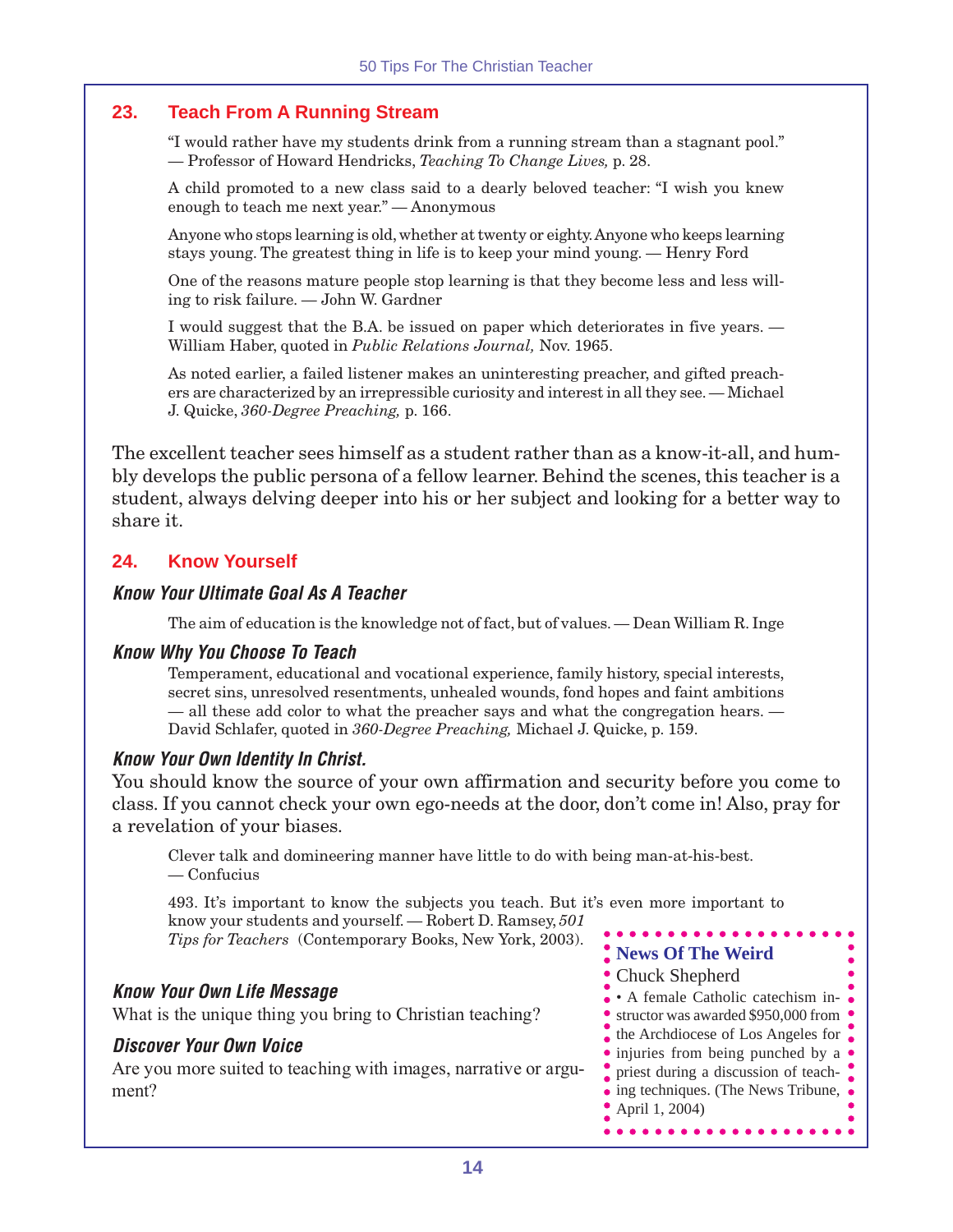#### **25. Develop Doers**

Therefore go and make disciples of all nations, baptizing them in the name of the Father and of the Son and of the Holy Spirit, 20 and teaching them to obey… — Mat. 28.19

Tell the learner nothing — and do nothing for him — that he can learn or do for him

self. — Howard Hendricks, Teaching to Change Lives, p. 55.

We need to be teachers, not suppliers. — Anon.

Too often we give children answers to remember rather than problems to solve. — Roger Lewin

Tseng Ts'an once said, "Daily I examine myself on three points: Have I failed to be loyal in my work for others? Have I been false with my friends? Have I failed to pass on that which I was taught?" — Confucius

Developing Doers involves awakening:

- (1) Interest
- (2) Conscience
- (3) Commitment to Service

## **26. Build A Learning Community**

The genius of a program like Master's Commission is that the students learn in a ministry community. People involved in ministry are like soldiers in battle: they're eager to learn all they can about their tools and weapons.

Mentoring is a way to develop doers and build a learning community. Make yourself available to those wishing to learn your skills.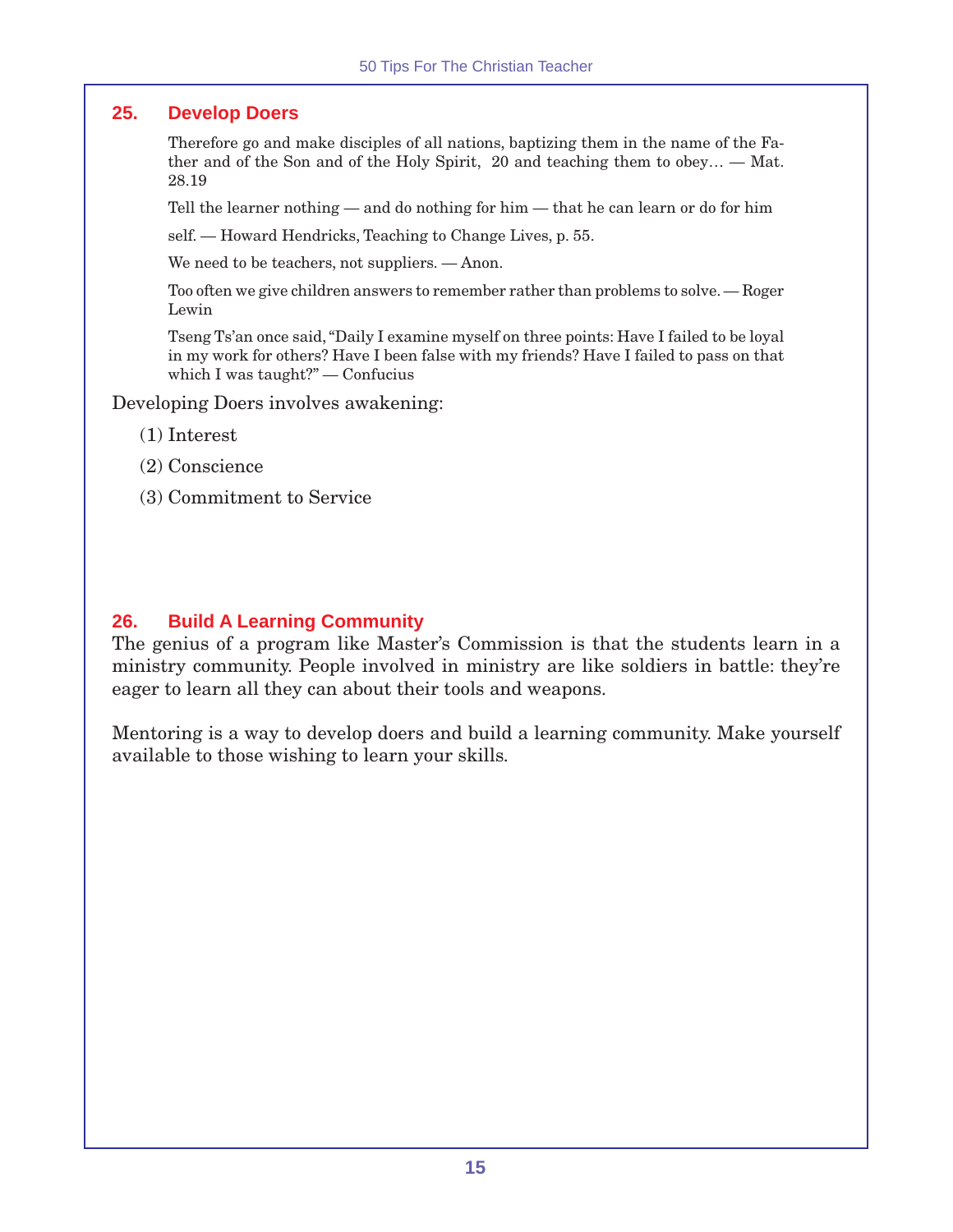#### **27. Be Authentic**

It is no use walking anywhere to preach unless we preach as we walk. — St. Francis of Assisi

Authenticity for the Christian teacher requires personal holiness and transparency.

The people's greatest need is my personal holiness… — preacher Robert Murray McCheyne

414. All teachers make mistakes. Good teachers admit it. Be one of the good ones. — Robert D. Ramsey, 501 Tips for Teachers (Contemporary Books, New York, 2003).

I find people to have much greater interest in my experiences than in my theoretical knowledge. Share from life, not just from a book, not just from a mind.

"…postmodern people are reluctant to accept totalizing metanarratives that define reality and truth for them.… the church must make the biblical story manifest in its entire life." — Phillips & Okholm, Christian Apologetics in the Postmodern World

Ed Stetzer comments, "In the modern context the leader was penalized for transparency. Leaders who shared their struggles frequently regretted it as it became an example in future arguments. In the postmodern era, struggle is more valued." — Michael J. Quicke, *360 Degree Preaching* (Baker, Grand Rapids, 2003, p. 73).

#### **28. Talk About Your Mentors**

He who neglects to drink of the spring of experience is likely to die of thirst in the desert of ignorance. — Lin Po

34 Stand in the assembly of the elders. Who is wise? Cleave to him. 35 Be ready to listen to every narrative, and do not let wise proverbs escape you. 36 If you see an intelligent man, visit him early; let your foot wear out his doorstep. 37 Reflect on the statutes of the Lord, and meditate at all times on his commandments. It is he who will give insight to your mind, and your desire for wisdom will be granted. — Sirach ch. 6



In Memory of William M. Round (1931-1996) By Roderick A. Graciano, December 1996

Rest well, William, O Frail Warrior Wrapped warmly now in Master's gaze, Rest well from groaning world unworthy, And from uncertainty of days.

Come, inherit, you poor in spirit, Heart golden still, clay feet now strong; Your humble soul you proved quite early, By seeking counsel of the young.

When in turmoil with one you treasured, When puzzled by love's strict demand, You'd not embrace affection measured, You'd strive the more to understand.

Love still brighter you smiled upon us, Before the chill your strength did whelm; Thin fingers lifting still the broadsword, You'd point us to the unseen realm.

You helped me perceive the battle, 'Gainst the powers of dark'ning day, They'd tempt me *from* the war of honor, But On! You'd lead me *to* the fray

We'll meet soon now, Warrior Frail, When sky is rent like temple veil, When mountains cleave at the lightning flash, When the Name is One and the idols crash,

I will meet you then.

Hail! Warrior, freed from sin! Frail warrior whole again! I'll know you, my name etched in your crown, Embrace you and dance on golden ground, At the end of our warrior's path now trod, You, who taught me the Sword of God.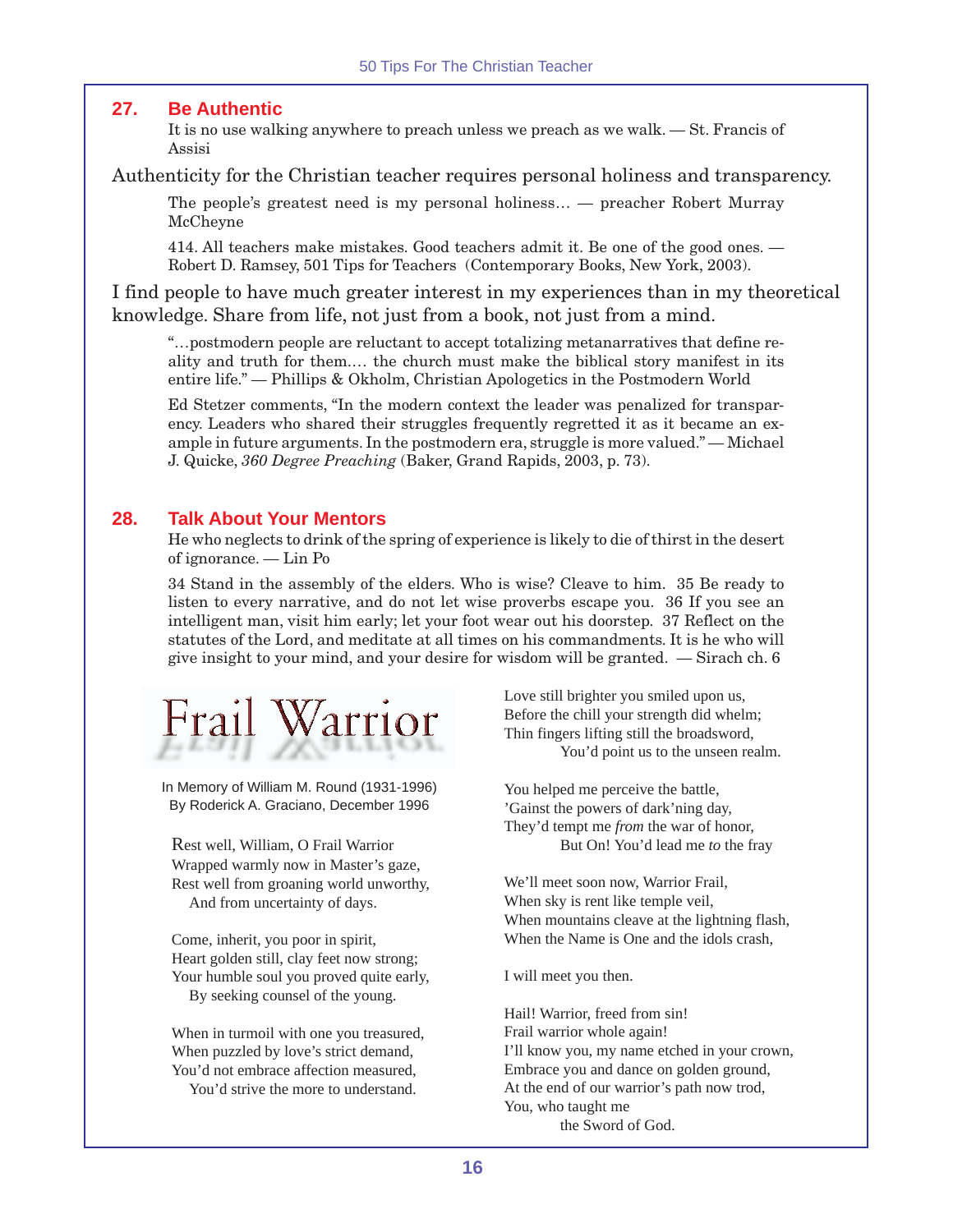# **29. Influence With Fear And Trembling**

"We loved the doctrine for the teacher's sake." —Daniel Defoe, *Character of the Late Dr. Annesley*

"The true teacher defends his pupils against his own personal influence." — Bronson Alcott, "Orphic Sayings"

"To regularly hear unscriptural teaching is a serious thing. It is a continual dropping of slow poison into the mind." — J. C. Ryle

The man from whom people learn must be especially strict with himself. — Adapted from Talmud: *Bezah,* 2.6.

Not many of you should presume to be teachers, my brothers, because you know that we who teach will be judged more strictly. — James 3.1

If anyone speaks, he should do it as one speaking the very words of God. — 1Pet. 4.11

Anyone who is a bearer of light is thereby the creator of the possibility of a new kind of darkness. — John Stott, quoted in *360-Degree Preaching,* Michael J. Quicke, p. 94.

We must take seriously the Law of First Mention (Prov. 22.6). It is only with difficulty that students will be disabused of what they were *first taught* on a given subject. God help us if what they were *first taught* is wrong and we were the ones who taught it!

#### **30. Don't Manipulate**

To manipulate simply means to operate or control something by the skillful use of one's hands. Relational manipulation, however, is the act of influencing or motivating another person by oblique methods while hiding one's own true thoughts or motives. Or, to put it bluntly: dishonestly getting people to do what we want.

The teacher who manipulates his or her students creates a false sense of success. Getting students to "repeat after me" reveals nothing of the student's own heart, but only his willingness to conform.

Don't prompt your students to action by creating peer pressure. Don't persuade students by using shame. Neither peer pressure nor shame create conviction in the heart.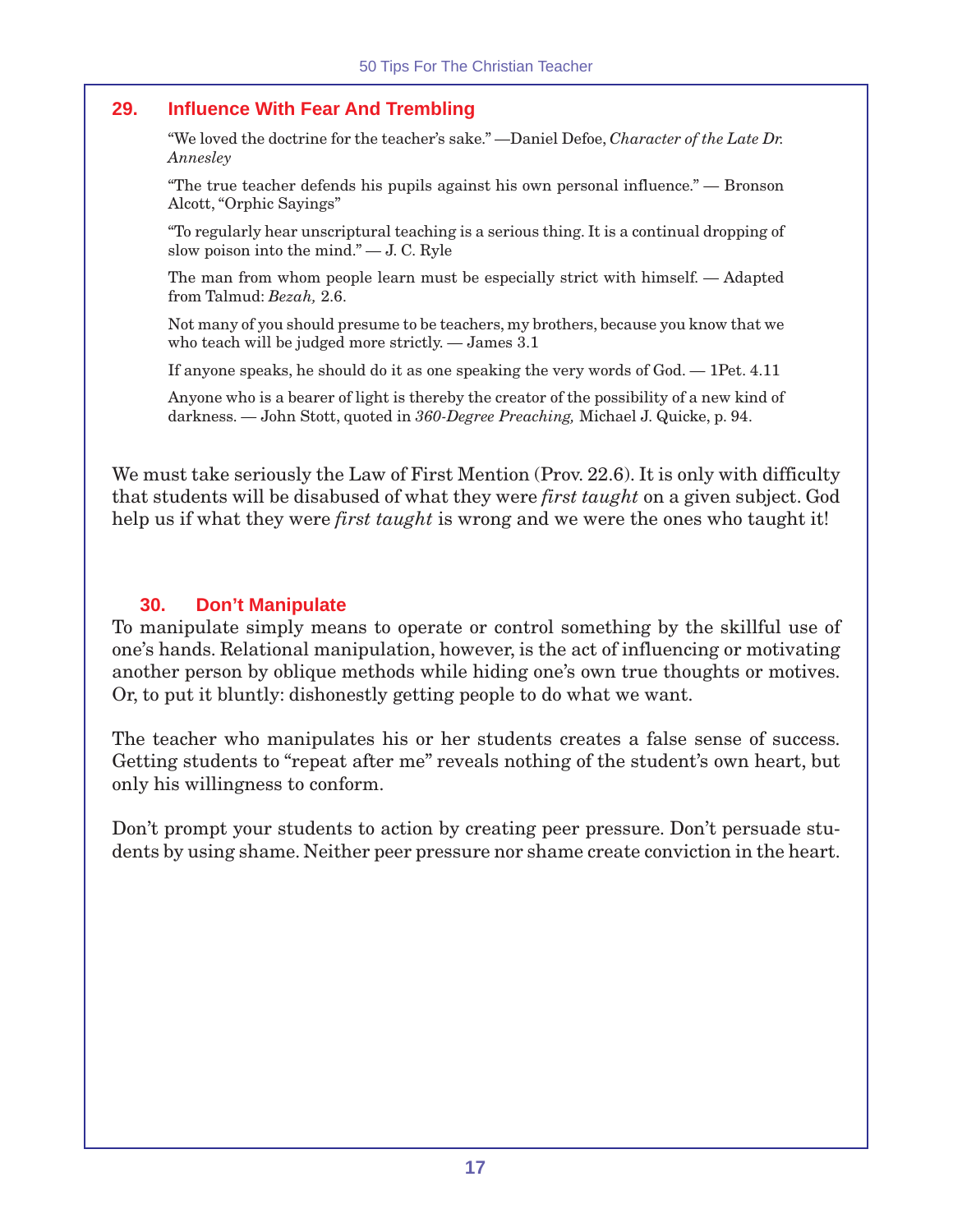# **31. Understand The Times**

…men of Issachar, who understood the times and knew what Israel should do… 1Chr. 12.32

418. Realize that master teaching is always a work in progress. Times change. Students change. Teachers must change too. ("You can never step into the same river twice." — Anon.) If you teach tomorrow like you teach today, you should have quit teaching yesterday. — Robert D. Ramsey, *501 Tips for Teachers* (Contemporary Books, New York, 2003).

Schultze warns that biblical preachers "must discern the spirit of contemporary culture or they will become false prophets." He quotes Eugene Peterson, who says "…you think you're preaching the gospel, and you're not. You don't even know it."— Michael J. Quicke, *360 Degree Preaching* (Baker, Grand Rapids, 2003, p. 68).

Postmodernity does not raise issues that need different answers. They need preachers who have experienced Bible reality. — Ibid., p. 115.

#### **Be Culturally Literate**

The rabbis disdained studying anything but Torah. I have known pastors who disdained to read anything but the Bible. However, if the Bible is the only thing we study, we know the answers, but we don't know the questions that our people are asking.

#### **32. Teach From a Coherent Worldview**

At the moment, to be an educated man or woman doesn't mean anything. It may mean that you know all about urban this or rural that. But there is no common denominator. — Henry Rosovsky, quoted in *Newsweek,* May 15, 1978.

…postmodern people are reluctant to accept totalizing metanarratives that define reality and truth for them.… the church must make the biblical story manifest in its entire life. — Phillips and Okholm, *Christian Apologetics in the Postmodern World*

In the *BC To AD* syllabus, p. 4, see the list of questions a worldview should address. Students will see through us if we present a picture of the world that does not jibe with reality, that is, if our general picture of reality does not address some glaring element that doesn't fit our construct. We must be able to give a plausible synopsis of why the world and life is the way it is — and one of the most important elements of that synopsis is the declaration that we are in the midst of a spiritual war! As John Eldredge writes, "Until we come to terms with *war* as the context of our days we will not understand life" (*Waking the Dead,* Thomas Nelson, Nashville, 2003, p. 17).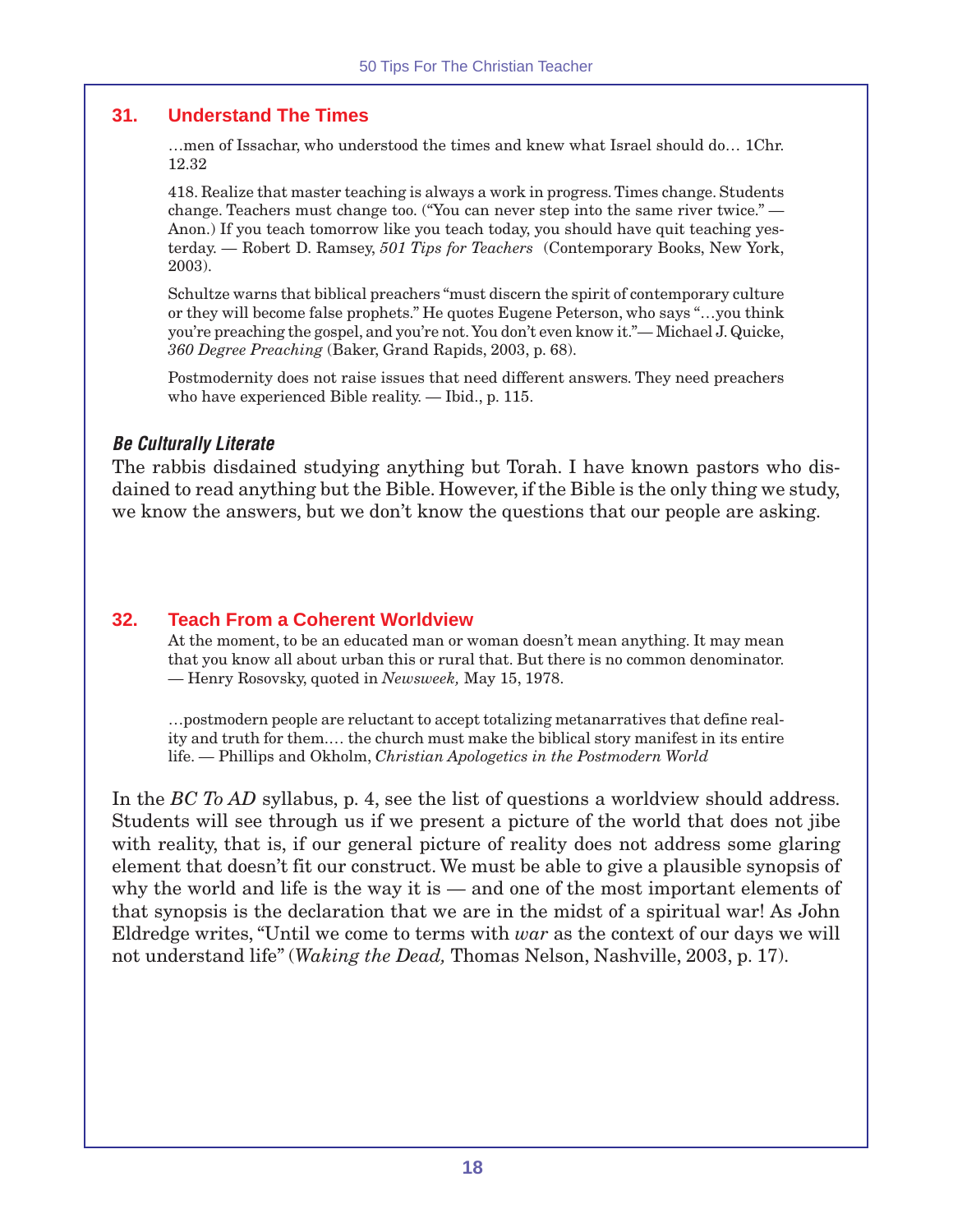# **33. Read "Philosophy For Dummies"**

The object of studying philosophy is to know one's own mind, not other people's. — William Ralph Inge

Studying philosophy not only helps us know why we believe what we do, it also helps us understand what the ultimate questions are that people in our culture are asking themselves when the lay awake at night. Furthermore, a foundational understanding of philosophy fortifies us against the false philosophies of our day.



See to it that no one takes you captive through hollow and deceptive philosophy, which depends on human tradition and the basic principles of this world rather than on Christ. — Col. 2.8

# **34. Know The "Why"**

Know and teach the *underlying principles* of doctrines, laws, commands, and phenomena. This is necessary in order to Lay Foundations (Tip 18), and in order to respond wisely to classroom questions.

The mediocre teacher tells. The good teacher explains. The superior teacher demonstrates. The great teacher inspires. — William A. Ward.

If you understand the why and wherefore of what you learn, you do not forget it quickly. — Talmud J.: *Berakoth,* 5.1

The better I understand my doctrine, the less I feel the need to defend it.  $-$  R. G.

Physicists have identified "The Strong Force" that binds protons together in the atom, but as with the other laws and phenomena of physics, they cannot explain why it is there and what it really is. Divine revelation gives us the final answers to such questions.

Boomer parents told us what to do and not do, but rarely told us why. Their unwillingness or inability to help us think through issues helped lead to the present postmodern generation that "thinks with its feelings" and thus to our cultural crisis of thinking and discernment (see Tip 41).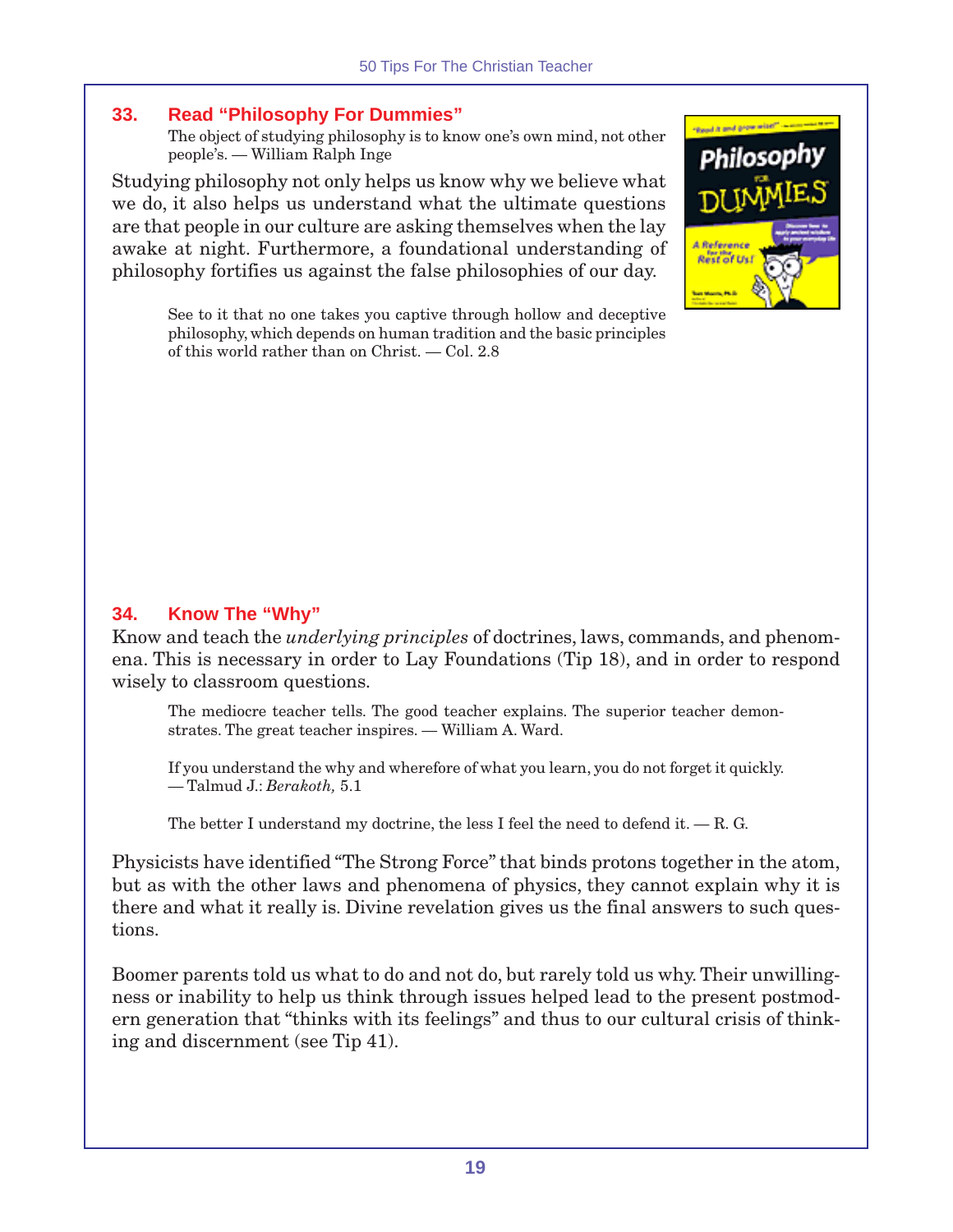# **35. Extend Your Influence**

Extend the reach of your teaching and influence by:

# **Promoting Books**

*Dictionary of the Future,* Faith Popcorn *Heaven: The Heart's Deepest Longing,* Peter Kreeft *More Than Meets the Eye,* Richard A. Swenson

#### **Sharing Periodicals** *Christian History*

**Linking Relationships**

**Assigning Effective Homework**

# **36. Be Discerning!**

**Pray For Discernment (Col. 1.9,10) Know Your Hermeneutics (See Tip 43) Commit Yourself To Obeying The Scriptures (John 7.16,17)**

**Study The Book Of Proverbs**

# **Pursue Spiritual Gifts and Spiritual Disciplines**

Never let a dependency on gifts of revelation cause you to forsake the disciplines of prayer and biblical counsel.

**Check Sources**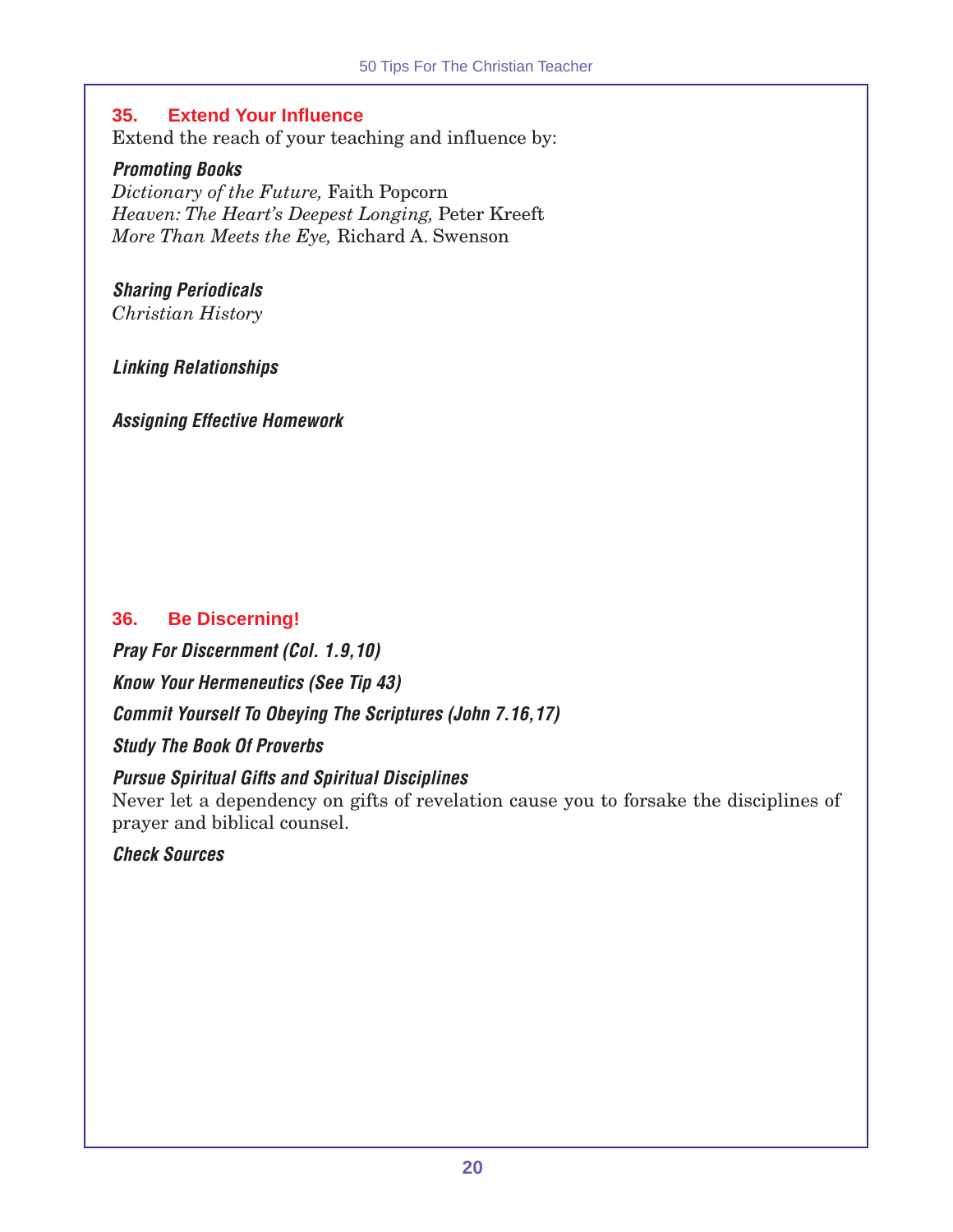# **37. Study Church History**

I have lived long enough to see individual Christians and whole churches repeat the mistakes of our Christian forerunners. We could save ourselves from much grief and wasted time, if only we would learn from the lessons of the past. Those lessons must be incorporated in our Christian teaching.

If you don't know history, you don't know anything. You're a leaf that doesn't know it's part of a tree. —Michael Crichton, *Timeline* (Knopf)

The most important lesson which history can teach is humility. —Robert Runcie in foreword to *A New History of Christianity* by Vivian Green.

The one thing man learns from history, is that man learns nothing from history. — Hegel

The first step in liquidating a people is to erase its memory. Destroy its books, its culture, its history... before long the nation will forget what it is and what it was. — Historian Milan Hubl

There is an aphorism: He who forgets history is condemned to repeat it. If we don't know our own history, we will simply have to endure all the same mistakes, sacrifices, and absurdities all over again. —Aleksandr Solzhenitsyn

Our chief interest in the past is as a guide to the future. —W. R. Inge (Dean of St. Paul's), *Assessments And Anticipations,* 1929.

"History, by apprizing them of the past, will enable them to judge of the future." — Thomas Jefferson, *Notes on Virginia,* 1784.

I think it is demonstrable that all thinking and all action are compromised by ignorance of what has gone before. —Page Smith, *Rediscovering Christianity,* p. 6.

As you look at history, it's apparent that human behavior is much easier to predict than the weather. —Michael Levine, *Lessons at the Halfway Point* (quoted in Reader's Digest 9609)

# **38. Read Non-Canonical Works**

#### **Biblical Apocrypha**

Did you know that Paul alluded to passages in the apocryphal books still included in the Catholic Bible? Today, we can still read some of the extra-biblical literature that he read.

**Old Testament Pseudepigrapha**

**New Testament Apocrypha**

# **Dead Sea Scrolls**

Through their grounding in Homer and Virgil, the church fathers were attuned to tonal qualities in the biblical text that modern readers who rely solely on their eyes will rarely perceive. The Fathers see and hear where we often tend to "walk by sight" alone. — Christopher A. Hall, "Classical Ear-Training," Christian History, Issue 80.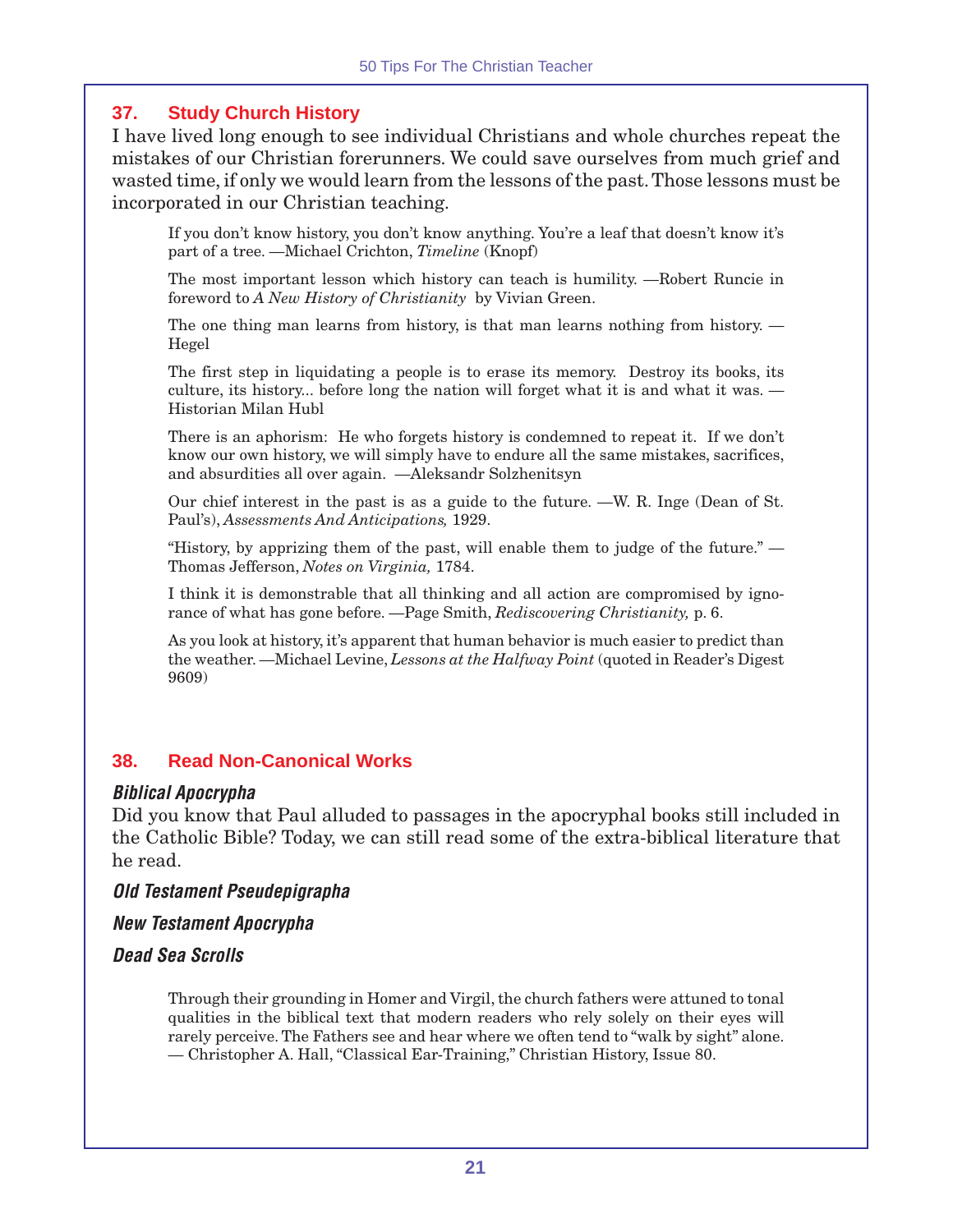# **39. Study Hebraic Thought**

Long before television, the Hebrews used pictorial language. The thought in metaphor and image. — *360-Degree Preaching,* Michael J. Quicke, p. 114.

[Jesus] spoke in concrete, pictorial, imaginative language, which easily catches and hold the attention, as a moving picture does today.… He used the familiar to explain the unfamiliar. — Herman Harrel Horne, *Teaching Techniques of Jesus,* (Kregel, Grand Rapids, 1973), p. 12.

The Bible, Old Testament and New, was written from a Hebraic mind-set. Hebrew thought and language has a distinctly different orientation from our western mode of thinking and talking today. There are biblical passages that we will never interpret correctly until we understand their underlying Hebraic thought. For an introduction to Hebraic thought, please see my article *Making the Invisible Visible.*

# **40. Learn the Bible's Cultural Context**

Have you ever wondered how salt can lose its saltiness (Mat. 5.13)? Many mysterious passages like this one can be cleared up by using any of several volumes currently available on the manners and customs of biblical cultures.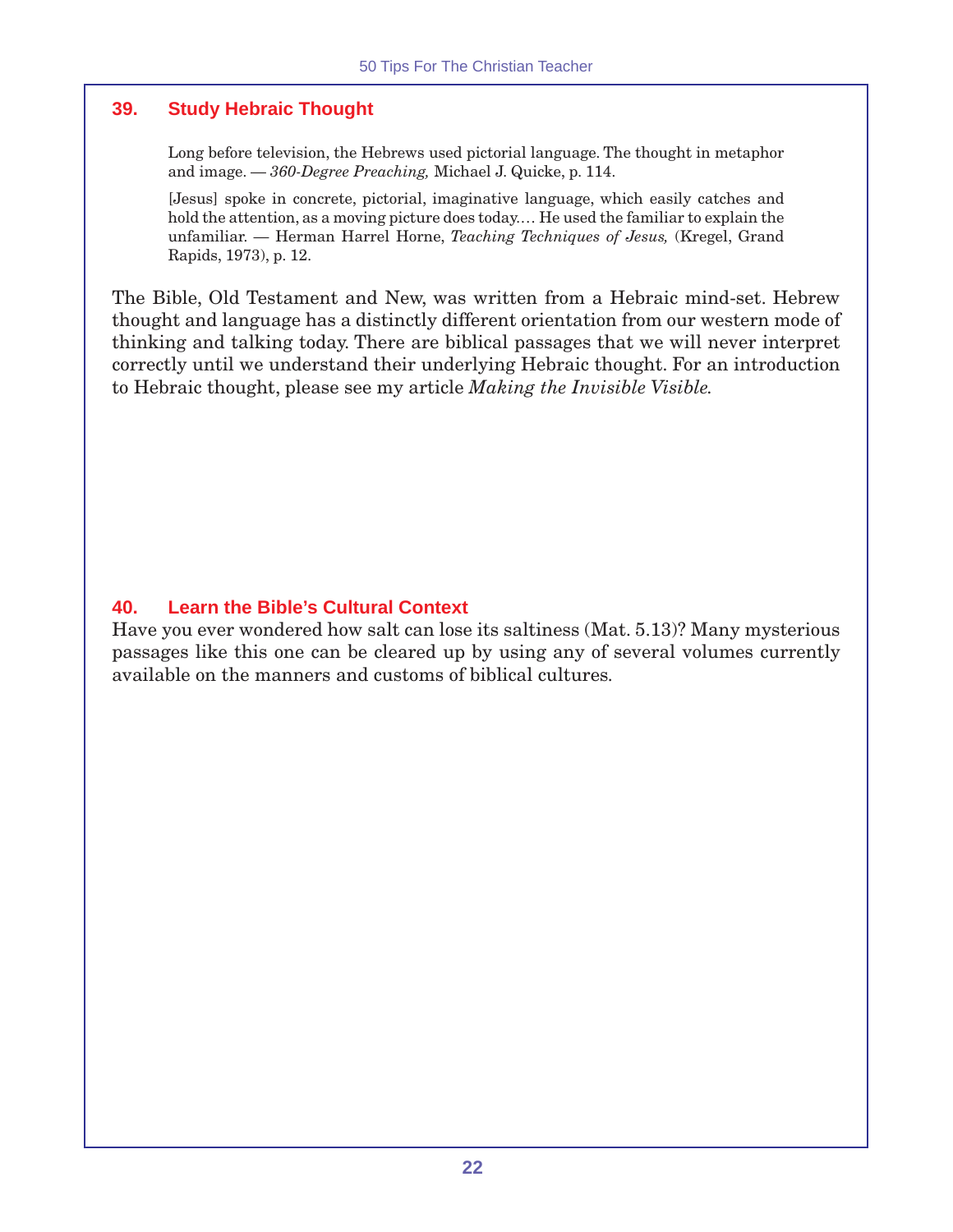# **41. Teach Thinking**

We take thinking for granted, but we must not assume that we know how to think well. Effective thinking is a skill to be learned like any other. If we have never thought about thinking, it's time to take the apostle Paul's advice:  $\kappa$ αι δέ φρεσιν τέλεοι γίνεσθε (1 Corinthians 14.20). We must recognize that man's mind has been darkened, blinded (Eph. 4.17-19; Rom. 1.21; 2 Cor. 4.4), *and* that man's mind is not a closed system but rather is subject to good and evil thoughts that penetrate from without. The world's greatest tragedies begin with wrong thinking. The world's greatest injustices are prolonged by wrong thinking. The world's greatest deceptions defeat those who do not know how to think. God's people must learn to think well: God has provided us with the grace and with the manual.

He died to take away your sins, not your mind. — Bumper Sticker

When God will punish, he will first take away the understanding. — G. Herbert, 1640

Unthinking faith is a curious offering to be made to the creator of the human mind. — John A. Hutchinson, *Faith, Reason, and Existence*

Ravi Zacharias … describes a generation that "hears with its eyes and thinks with its feelings." — Michael J. Quicke, *360 Degree Preaching* (Baker, Grand Rapids, 2003, p. 80).

"Garden work consists much more in uprooting weeds than in planting seed. This applies also to teaching." —Auerbach

The illiterate of the  $21<sup>st</sup>$  century will not be those who cannot read and write, but those who cannot learn, unlearn, and relearn. — Alvin Toffler

The mind of fools is in their mouth, but the mouth of wise men is in their mind. — Jesus Ben Sirach, 21.26

You'll never have any mental muscle if you don't have any heavy stuff to pick up. — Diane Lane in *Lifetime*

#### **Surface The Important Problems**

So, the facing of a problem is the beginning of real thinking. Without a felt difficulty, thinking is only simulated. To think is to think *about.* And the thing really thought about is the problem.… If facing a felt problem is the beginning of real thinking, it is also the basis of real teaching. — Herman Harrel Horne, *Teaching Techniques of Jesus,* (Kregel, Grand Rapids, 1973), pp. 31-32.

# **Teach The Logical Fallacies**

#### **Recognize Our Culture's New Ways of Thinking**

*Cogito ergo sum.* — René Descartes

I vibrate therefore I am. — Postmodern Teenager

# **42. Teach Vocabulary**

Do it creatively, but increase your students' ability to use some technical terms. The greater our ability with technical terms relating to the Bible, the more clearly we will be able to communicate and increase our understanding of biblical issues.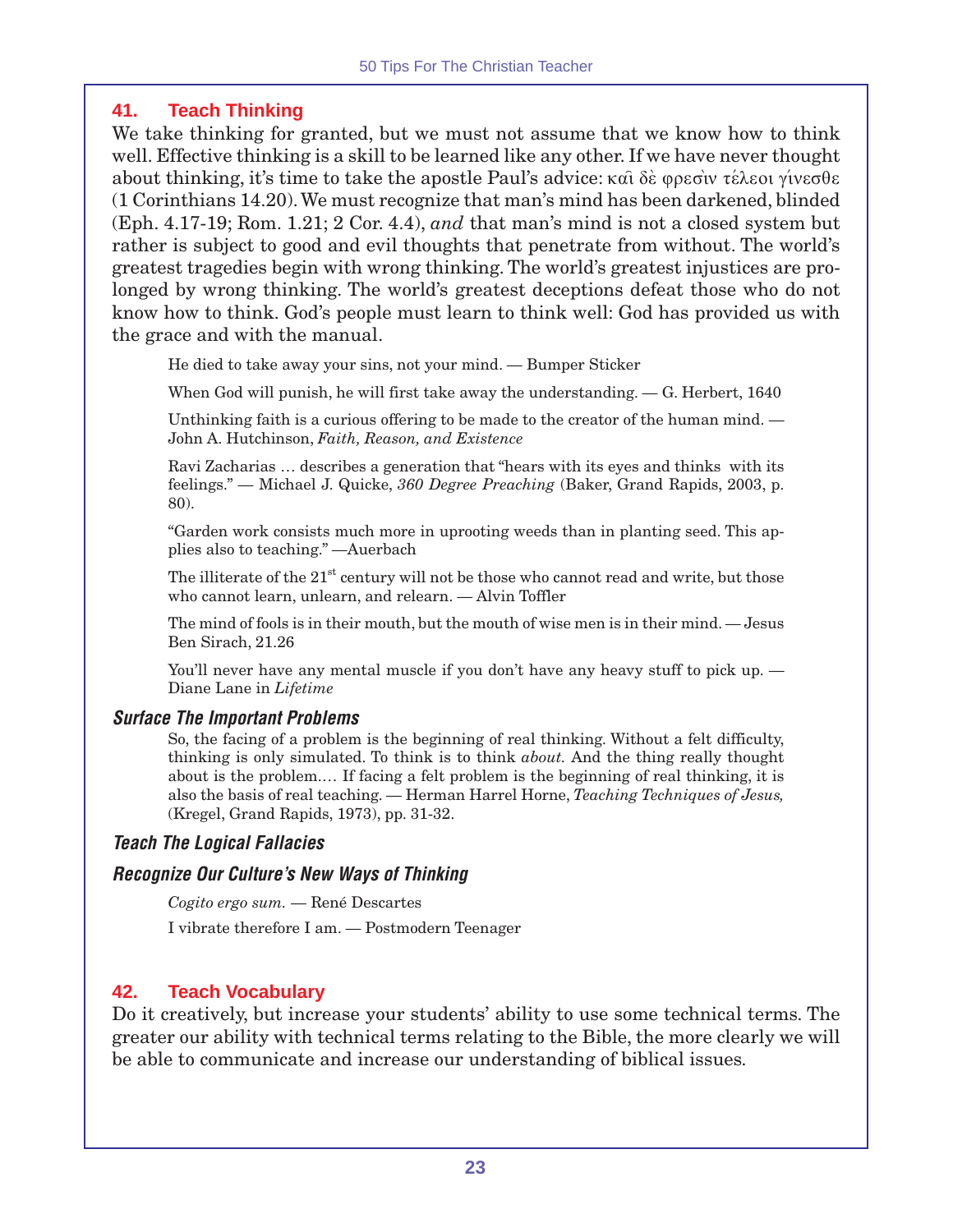# **43. Teach Hermeneutics**

We all wear glasses when we read the Bible. We wear interpretive, or *hermeneuti-*<br> *cal,* glasses, and we wear them in our minds. We acquired our hermeneutical lenses over the course of time, through our life experiences and by absorbing the ideas of our teachers. The problem is that we rarely "get our glasses checked," and consequently, fallacious interpretations of Scripture circulate among us. Our interpretive lenses get marred, or may have been defective from the beginning, but they need not remain so. There are principles we can use to polish, or even re-grind them.

For an introduction to biblical hermeneutics, please see my *Polishing Our Hermeneutical Glasses,* posted at <**http://www.tmin.org/pdfs/hermeneutics.pdf**>.



# **44. Use Original Language Tools**

Many thoughts are so dependent upon the language in which they are clothed that they would lose half their beauty if otherwise expressed. — John Ruskin

An old rabbi once said, "Reading the Bible in a translation is like kissing your bride through the veil."

Just as the day of the lecture is past, so is the day of hardbound concordances. Spend the money and buy one of the following software packages:

*BibleWorks* by BibleWorks, LLC.

*The Scholars Library* by Logos, using their Libronix Library System.

*Accordance* by OakTree Software. This last one is a Macintosh program but can be run by a Windows PC using inexpensive emulation software.

There are less expensive software options, but these are the best for working with Greek and Hebrew.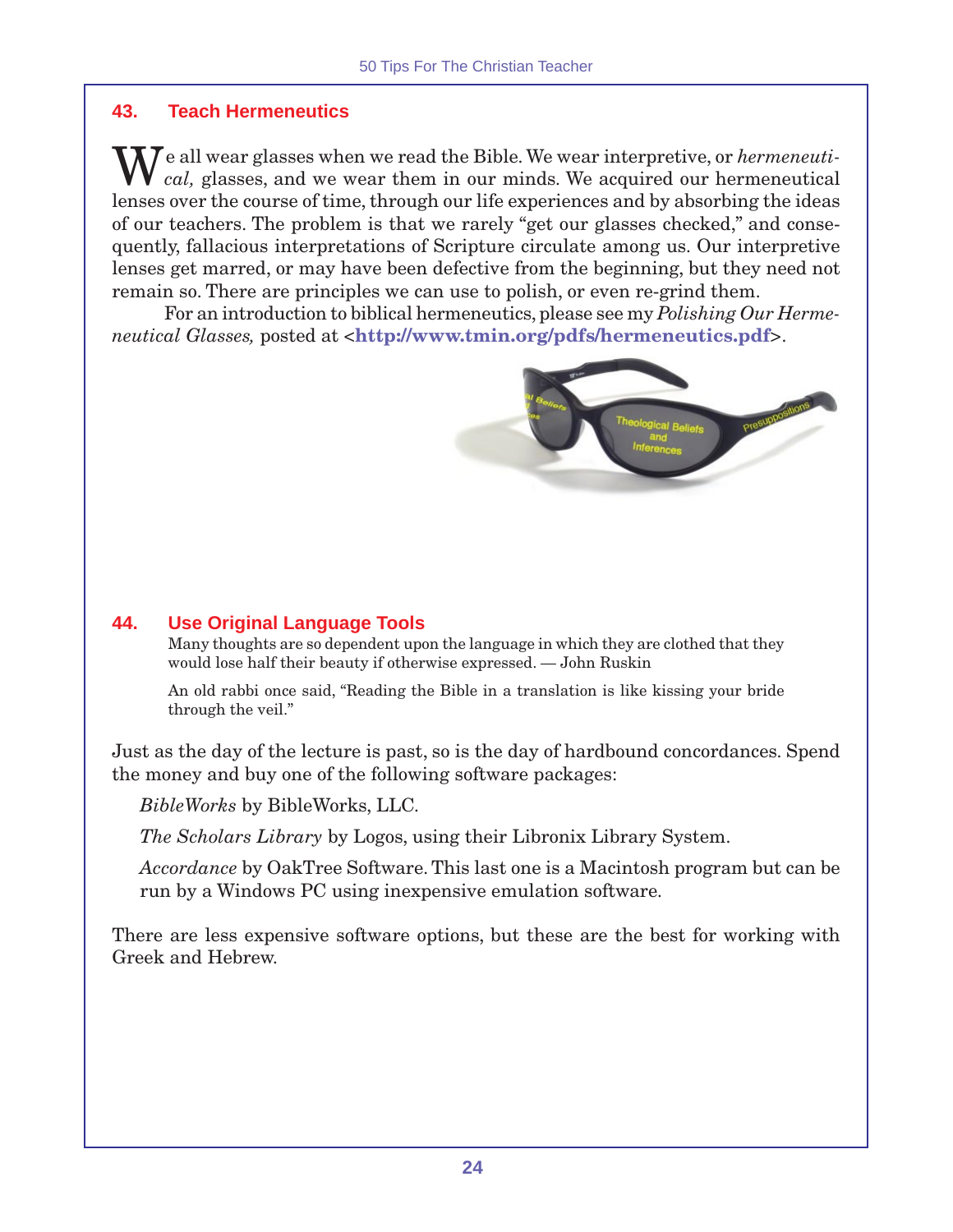# **45. Use Technology**

The Rubicon facing twenty-first-century preachers can be bluntly stated: Can they avoid new technology? — *360-Degree Preaching,* Michael J. Quicke, p. 117.

See Tip 44 for computer software suggestions.

E-mail can extend your teaching reach and the web brings a world of research to your fingertips. Let's take back these tools for the Kingdom of God!

Where possible and appropriate, use audio or video clips, overhead transparencies, satellite links, live phone calls to missionaries — just don't overdo it (See Tip 46).

# **46. Guard Your Teacher –Student Interface**

I have been trained professionally to use PowerPoint sparingly, where less is more—not like my preacher. — A businessman, quoted in *360-Degree Preaching,* Michael J. Quicke, p. 182.

Look at your people face to face and eyeball to eyeball. Never spray the building with words. — John Stott, quoted in *360-Degree Preaching,* Michael J. Quicke, p. 192.

Be careful. Powerpoint can distract your audience from the speaker and the message.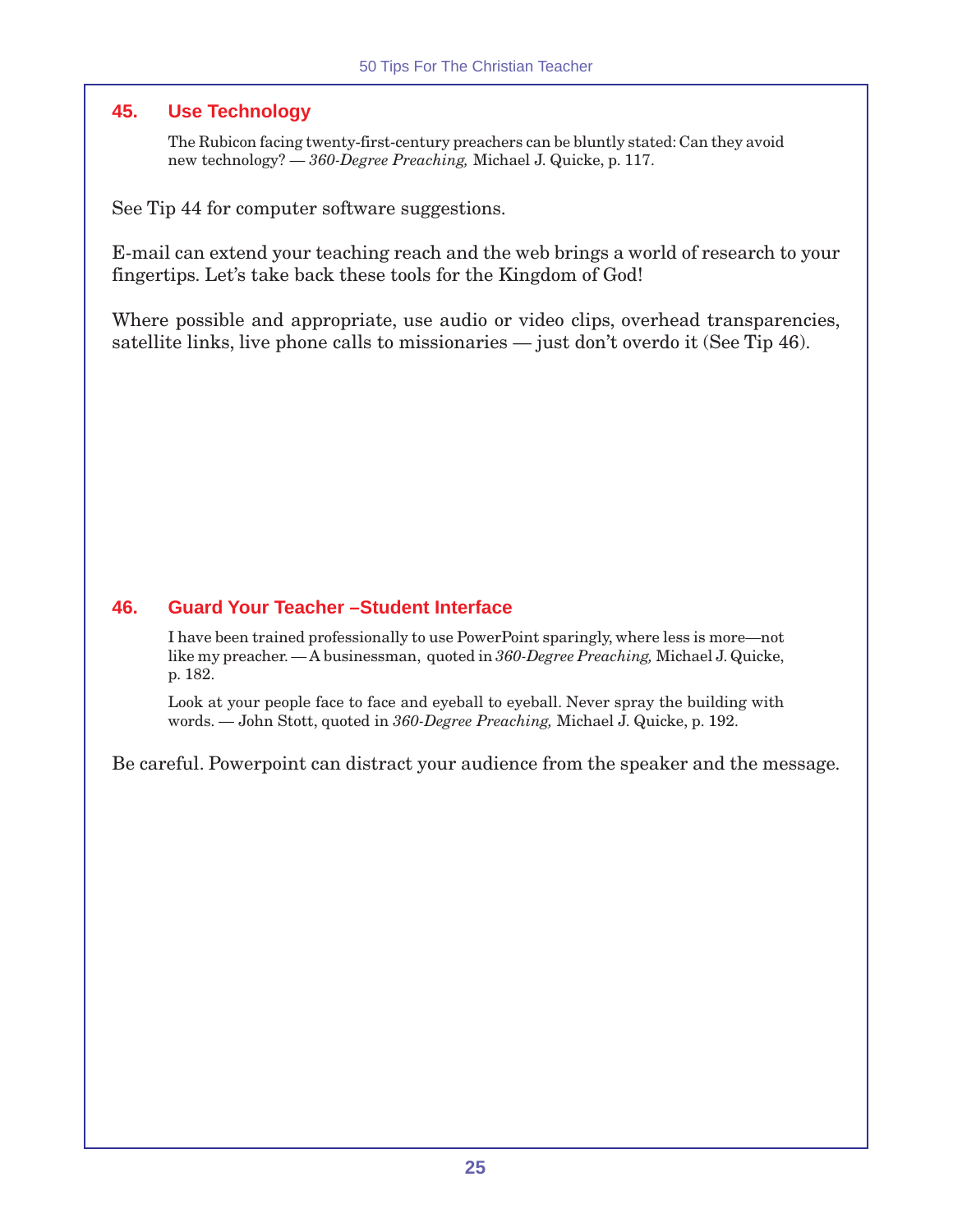# **47. Be Relational**

It may be unconscious, but most people will buy into a teacher before they buy into his or her teaching. It takes fantastic material (or a world-class worship band) to keep people interested when they don't like the teacher. Conversely, people will sit under mediocre or difficult teaching if they love the teacher. What kind of teachers do people love? Those with whom they feel a personal connection.

An authentic personal connection with a student, that is, a relationship that transcends the classroom or church auditorium, allows the most powerful, nonverbal teaching to take place *by example* (see Tip 8)*.* In the words of Francis of Assissi: "Preach Christ, and if necessary use words."

…if our pupils observe us "dealing with" Christianity only in the artificial atmosphere of the classroom, we are in effect teaching them that Christianity is only good for artificial, classroom situations. A teacher teaches by his whole life. There is no way around it. — John Garlock, *Teaching As Jesus Taught* (Gospel Publishing House, Springfield, 1966, p. 58).

…perhaps personal privacy was one of the greatest sacrifices Jesus made for the sake of His teaching ministry. — Ibid., p. 60.

In everything set them an example by doing what is good. In your teaching show integ $ritv...$  — Titus 2.7

For though you might have ten thousand instructors in Christ, yet you do not have many fathers; for in Christ Jesus I have begotten you through the gospel. — 1Cor. 4.15

484. Curriculum, materials, methods, and relationships determine the conditions of learning. Of these four, relationships are the most important. — Robert D. Ramsey, *501 Tips for Teachers* (Contemporary Books, New York, 2003).

493. It's important to know the subjects you teach. But it's even more important to know your students and yourself. — Robert D. Ramsey, *501 Tips for Teachers* (Contemporary Books, New York, 2003).

# **48. Team With Teachers**

295. Don't teach in a vacuum. Good teachers learn from each other. Network. Team teach. Find a way to connect with peers. Even competent professionals need a support group. — Robert D. Ramsey, *501 Tips for Teachers* (Contemporary Books, New York, 2003).

296. Welcome other adults into your classroom for four good reasons: It's the best possible public relations policy. All students love an audience. Guests make the classroom seem more like part of the real world. You have nothing to hide. — Robert D. Ramsey, *501 Tips for Teachers* (Contemporary Books, New York, 2003).

Other models include David Schlafer's "preaching discernment group," which meets before, during, or after the preaching event.… participants meet before the preaching event to name images, issues, actions, tensions, and questions present in or directly connected with the Scripture text. — *360-Degree Preaching,* Michael J. Quicke, p. 137.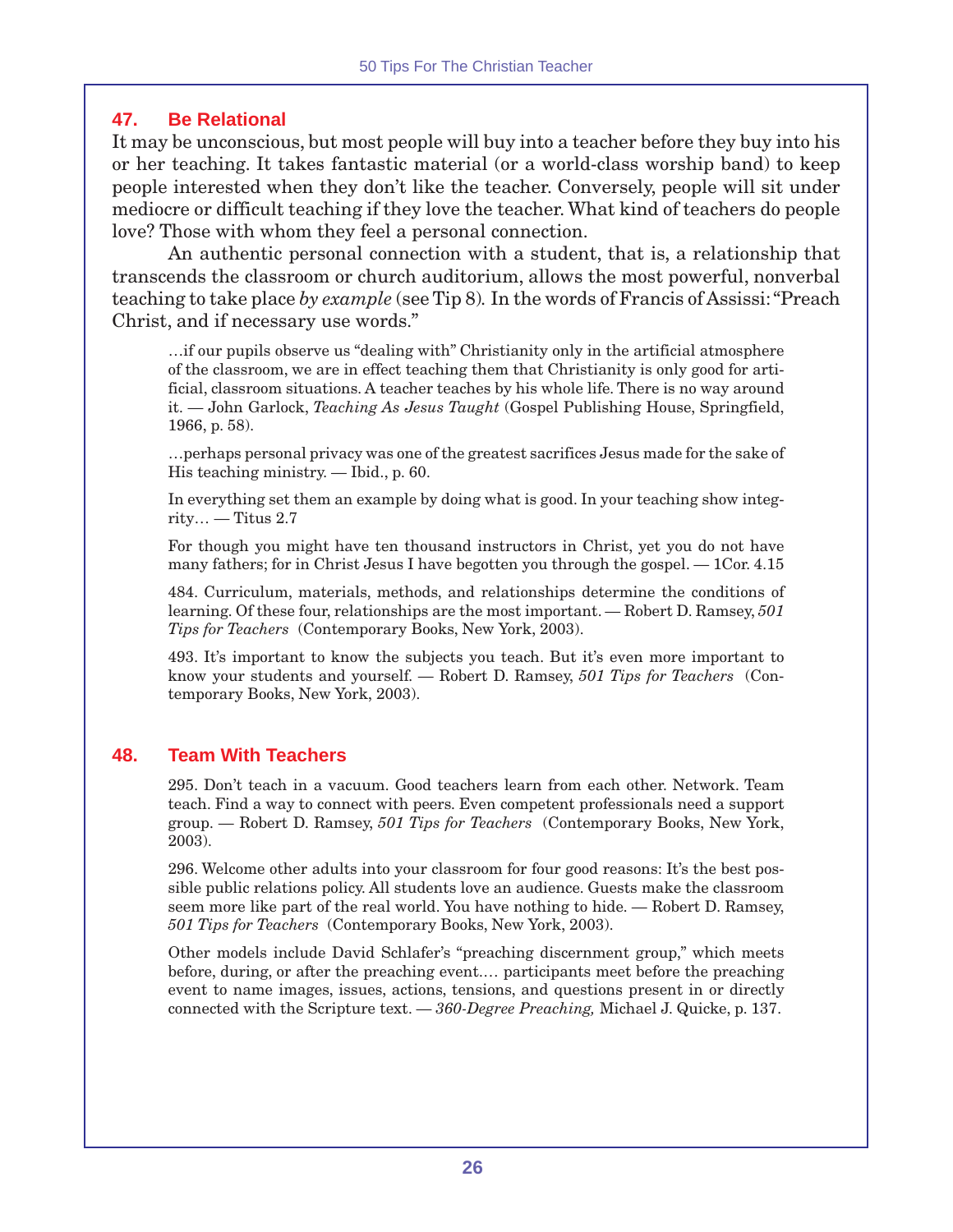#### **49. Take Risks**

Only when preachers know where they are comfortable can they reach beyond their comfort zone. — David Schlafer, quoted in *360-Degree Preaching,* Michael J. Quicke, p. 159.

#### **Dare To Try Something New And Different**

# **Dare To Ask For Suggestions**

#### **50. Evaluate**

283. Dare to be a teacher who tests everything. If it's important, it's worth measuring. If it's unimportant, you shouldn't be teaching it anyway. — Robert D. Ramsey, *501 Tips for Teachers* (Contemporary Books, New York, 2003).

Faithful are the wounds of the tape machine. — Richard Bewes, quoted in *360-Degree Preaching,* Michael J. Quicke, p. 198.

I find fault with only three things in this story of yours, Jenkins: the beginning, the middle and the end. — Lynne Truss, *Eats, Shoots & Leaves,* p. 120.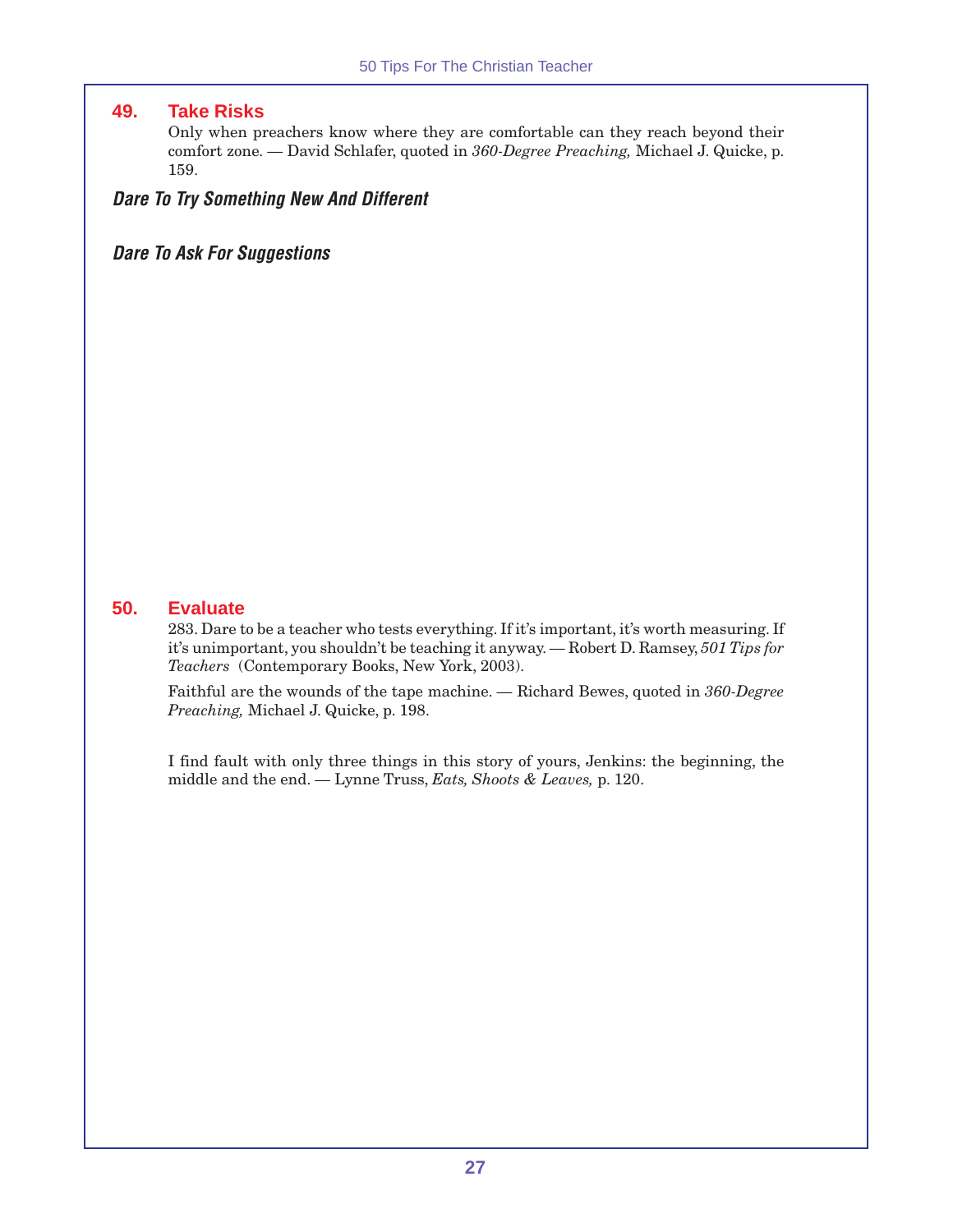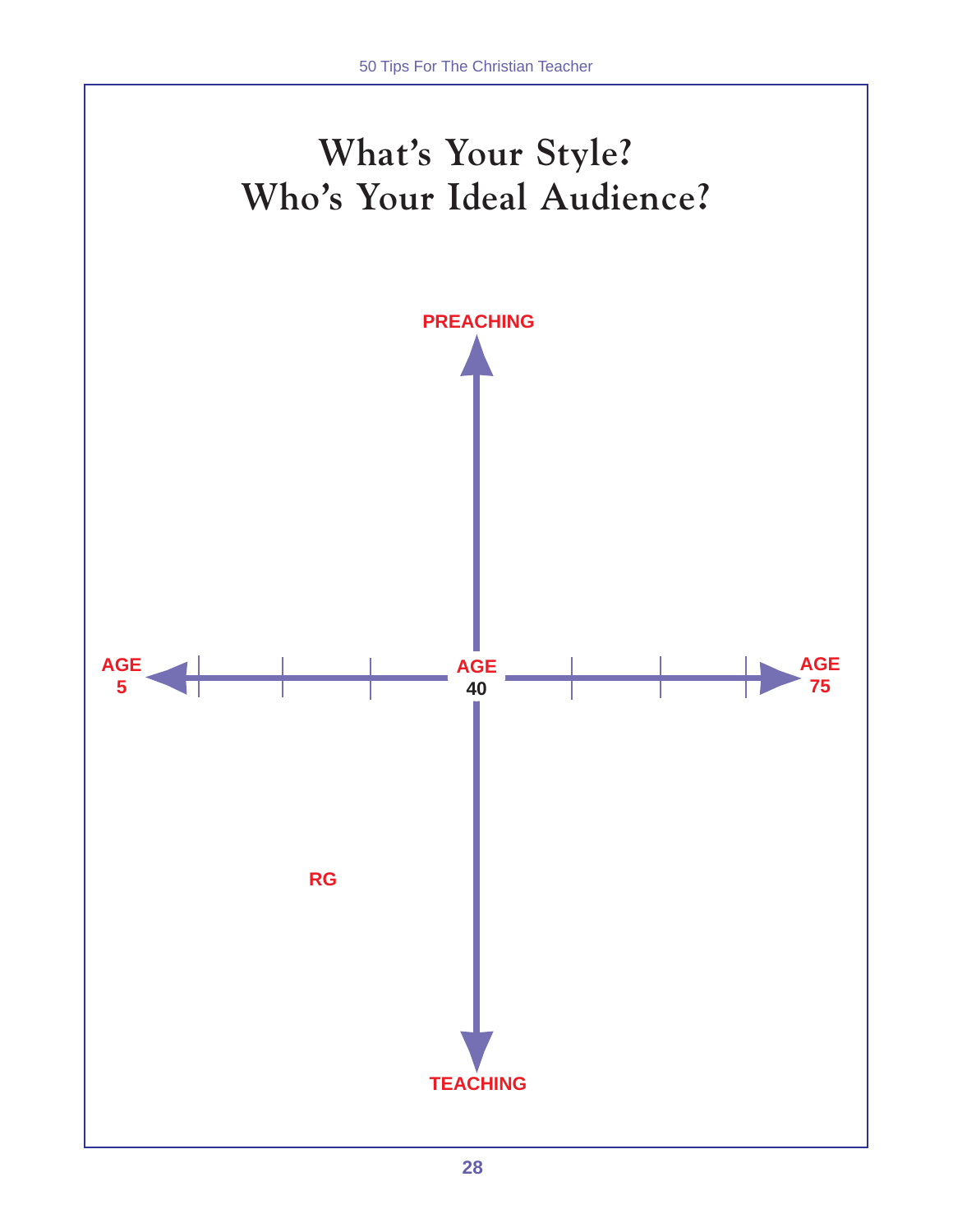# **Observing The Balance Of A Presentation**

The tool described here is an observational one. It informs the speaker about how the balance of his presentation is perceived. It says nothing about the merit of the balance.

As an example, we have sometimes shared our feelings about the balance between propositional truth and practical application in our Sunday messages (fig. 1). We've realized that we cannot be precise about what the balance should be; the best we can do is make statements like, "I feel our messages should have more practical application in them." We realize that our sense of the balance is subjective, and that the ideal balance is different



for any given message. Still, it can help the speaker to know if his messages are generally perceived as heavily weighted toward one element or the other. That would communicate something about his messages and also about his audience.

To facilitate this kind of feedback, the shirt-pocket-sized card above can be easily marked for or by the speaker. An example card is pictured in fig. 2 (next page). It is essential to recognize that all the elements balanced against each other on this card are good. Marking the card at one extreme or another would not indicate that the message had a bad element; it would only indicate that the hearer felt a particular message was heavily weighted toward one element. While in general we want to avoid extremes in our message balance, there will be messages that are intentionally and appropriately weighted toward an extreme. For example, we might be led in a Sunday service to simply read straight through an epistle with little or no comment. The "Teaching/Preaching Balance" card for such a presentation would be marked at the "Scripture" extreme (over against "Interpretation") and yet would imply no negative criticism (as in the fig. 2 example below).

The "Balance" card has eight pairs of elements, each pair representing two message elements balanced against each other:

(1) Narrative vs. Directive: A message weighted on the "Narrative" end is one in which the speaker is mostly telling about something, perhaps even telling a story or stories; a message weighted on the "Directive" end is one in which the speaker is mostly directing his audience to do something.

(2) Personal vs. Derived: This pairing has to do with the illustrative content of the message. A message weighted toward the "Personal" end is one in which the speaker is illustrating heavily from his own life. A message weighted toward the "Derived" end is one in which the speaker is using illustrations mostly from other sources than his own life.

(3) Warm vs. Polished: A message weighted toward the "Warm" end is one in which the audience is made to feel like part of the speaker's family or one of his best friends; it has a less formal, more intimate feel to it. A message weighted toward the "Polished" end has smooth transitions, perhaps some dramatic punch, and a more formal, less intimate feel to it.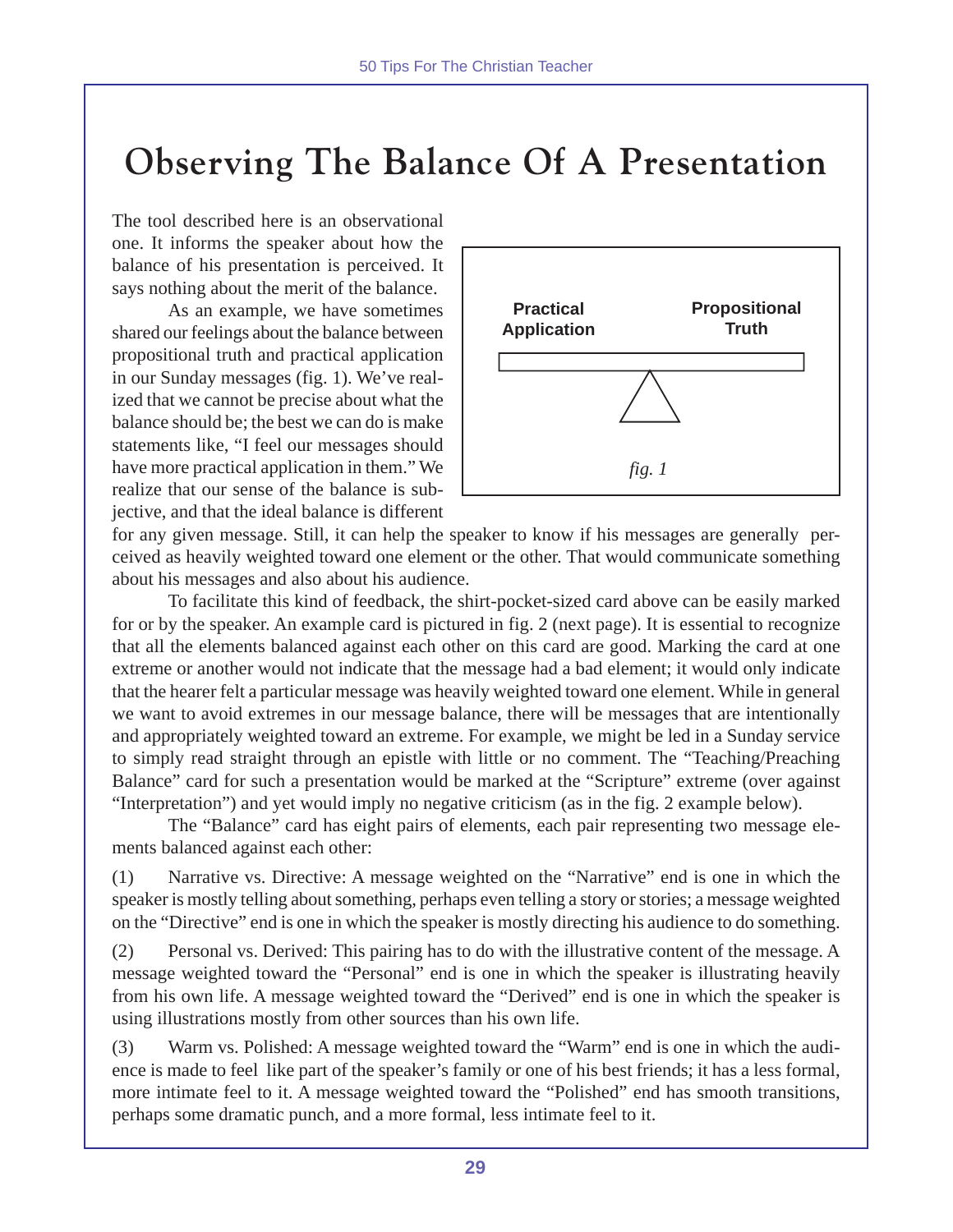(4) Scripture vs. Interpretation: A message weighted toward the "Scripture" end includes the reading of a lengthy passage or many shorter passages. A message weighted toward the "Interpretation" end includes the reading of a short passage, but the bulk of the message is the speakers interpretation of the passage. NOTE: the word "Interpretation" here is used not in the hermeneutical sense, but in the sense that we use when we speak of a musician interpreting a song. In this latter sense, "Interpretation" includes everything the speaker utilizes to convey the meaning of his passage, be it drama, illustrations, poetry, etc.

(5) Propositional vs. Practical: This pairing has to do with the balance we perceive in a message's content between propositional truth and practical application. This pairing is closely related to Narrative/Directive (above), but applies more to content while the other applies more to delivery.

(6) Linear vs. Layered: A linear message is easy to follow by virtue of its simple, logical progression. A layered message is meatier by virtue of multiple streams of thought tied together along the way.

(7) Fast vs. Slow: This pairing relates to the tempo of a message. Tempo has to do with more than how fast the speaker spits out words; it also has to do with the ratio of the number of minutes per point, and with the relative mood of excitement or sobriety. The appropriate tempo will vary for each message, but in general, extremely fast will be hard to follow and extremely slow will put people to sleep.

(8) Child vs. Adult: The final pairing allows the observer to note what age group the presentation was aimed at.

The sample card in fig. 2 is filled out with an imaginary Sunday in mind when Rod uses most of the hour to read through an epistle and makes only 5 minutes of comment at the end. The person marking the card noted that the content (i.e., the epistle) was more directive than narrative. Rod didn't share any illustrations, so the second pairing didn't apply and was left blank. The observer felt that Rod read with warmth, and the message was all scripture with hardly any interpretation. Since the message was essentially that of an inspired epistle, the observer felt he had to acknowledge the Holy Spirit's perfect balance between propositional and practical truth. There was some complexity in the epistle's logic, however; paren-



**30** thetical passages made the epistle a little more layered than linear. The observer felt Rod's tempo was just a little on the slow side. Finally, the observer noted that the presentation was geared for adults.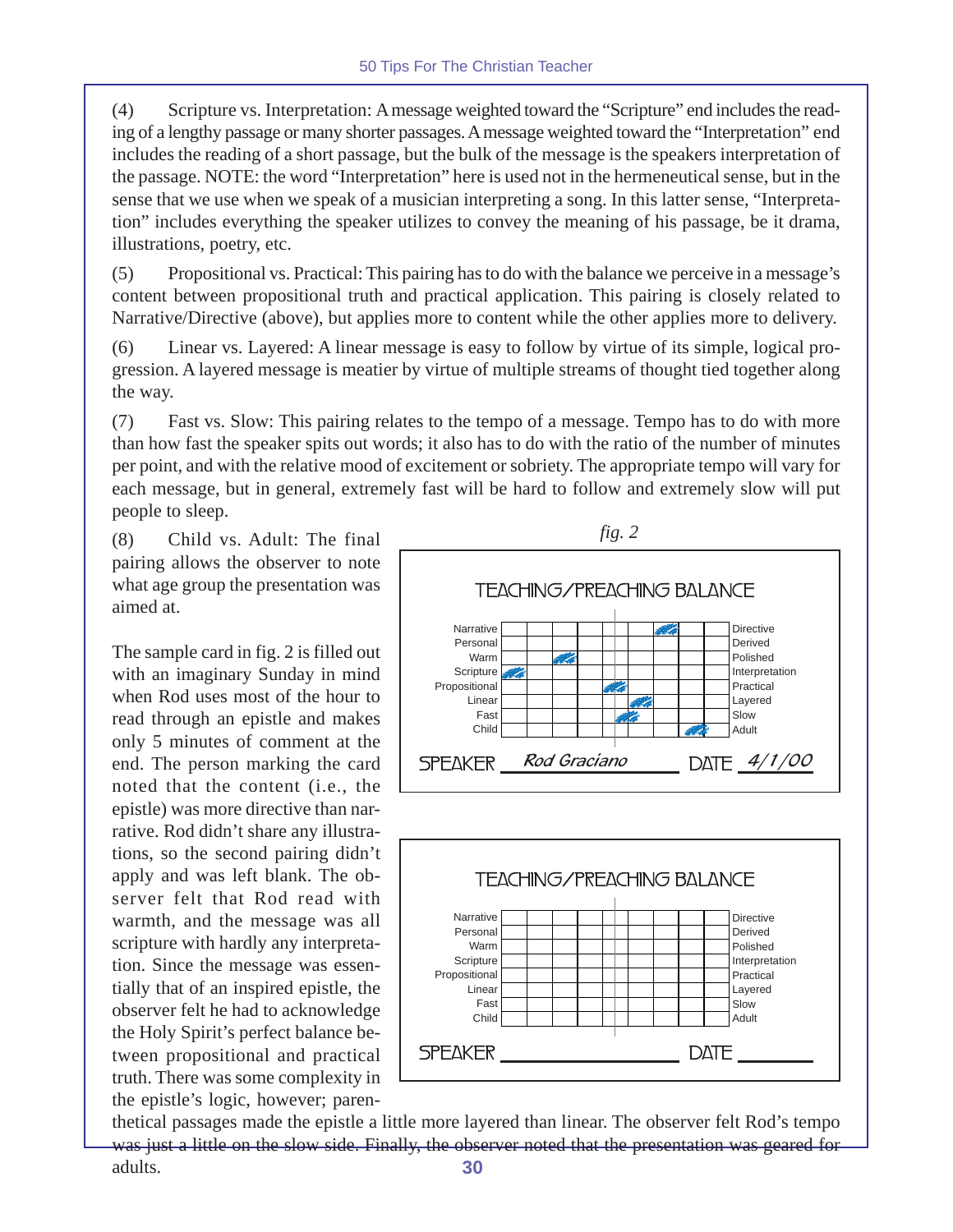# **Preaching/Teaching Evaluation**

| Speaker:<br><u> 1990 - John Stein, Amerikaansk politiker (</u> |                                       |         | Text:          |           |                |           | Date:  |
|----------------------------------------------------------------|---------------------------------------|---------|----------------|-----------|----------------|-----------|--------|
|                                                                |                                       |         | Poor           |           | OK             |           | Great! |
| 1.                                                             | <b>Creativity of presentation:</b>    | N/A     | $\overline{1}$ | $\bullet$ | 3              | $\bullet$ | 5      |
| 2.                                                             | <b>Illustrations and Anecdotes:</b>   | $N/A$ 1 |                |           | $\overline{3}$ | $\bullet$ | 5      |
| 3.                                                             | Use of visual aids:                   | N/A     | $\overline{1}$ | $\bullet$ | 3              | $\bullet$ | 5      |
| 4.                                                             | <b>Illumination of Scripture:</b>     | N/A     | $\mathbf{1}$   | $\bullet$ | 3              | $\bullet$ | 5      |
| 5.                                                             | <b>Relevance and applicability:</b>   | $N/A$ 1 |                |           | 3              | $\bullet$ | 5      |
| 6.                                                             | Clarification of how to apply truth:  | N/A     | $\overline{1}$ | $\bullet$ | 3              | $\bullet$ | 5      |
| 7.                                                             | <b>Encouragement to action:</b>       | N/A     | $\mathbf{1}$   | $\bullet$ | 3              | $\bullet$ | 5      |
| 8.                                                             | <b>Compelling main point:</b>         | $N/A$ 1 |                |           | 3              | $\bullet$ | 5      |
| 9.                                                             | Speaker's transparency, authenticity: | N/A     | $\overline{1}$ | $\bullet$ | 3              | $\bullet$ | 5      |
|                                                                | 10. Speaker's attitude:               | N/A     | $\mathbf{1}$   | $\bullet$ | 3              | $\bullet$ | 5      |
|                                                                | 11. Overall delivery:                 | $N/A$ 1 |                | $\bullet$ | 3              | $\bullet$ | 5      |
|                                                                | 12. Speaker's preparation:            | N/A     | $\mathbf{1}$   | $\bullet$ | 3              | $\bullet$ | 5      |
|                                                                | 13. Mastery of the passage:           | N/A     | $\mathbf{1}$   |           | 3              | $\bullet$ | 5      |
|                                                                | 14. Overall clarity:                  | N/A     | $\mathbf{1}$   | $\bullet$ | $\overline{3}$ | $\bullet$ | 5      |

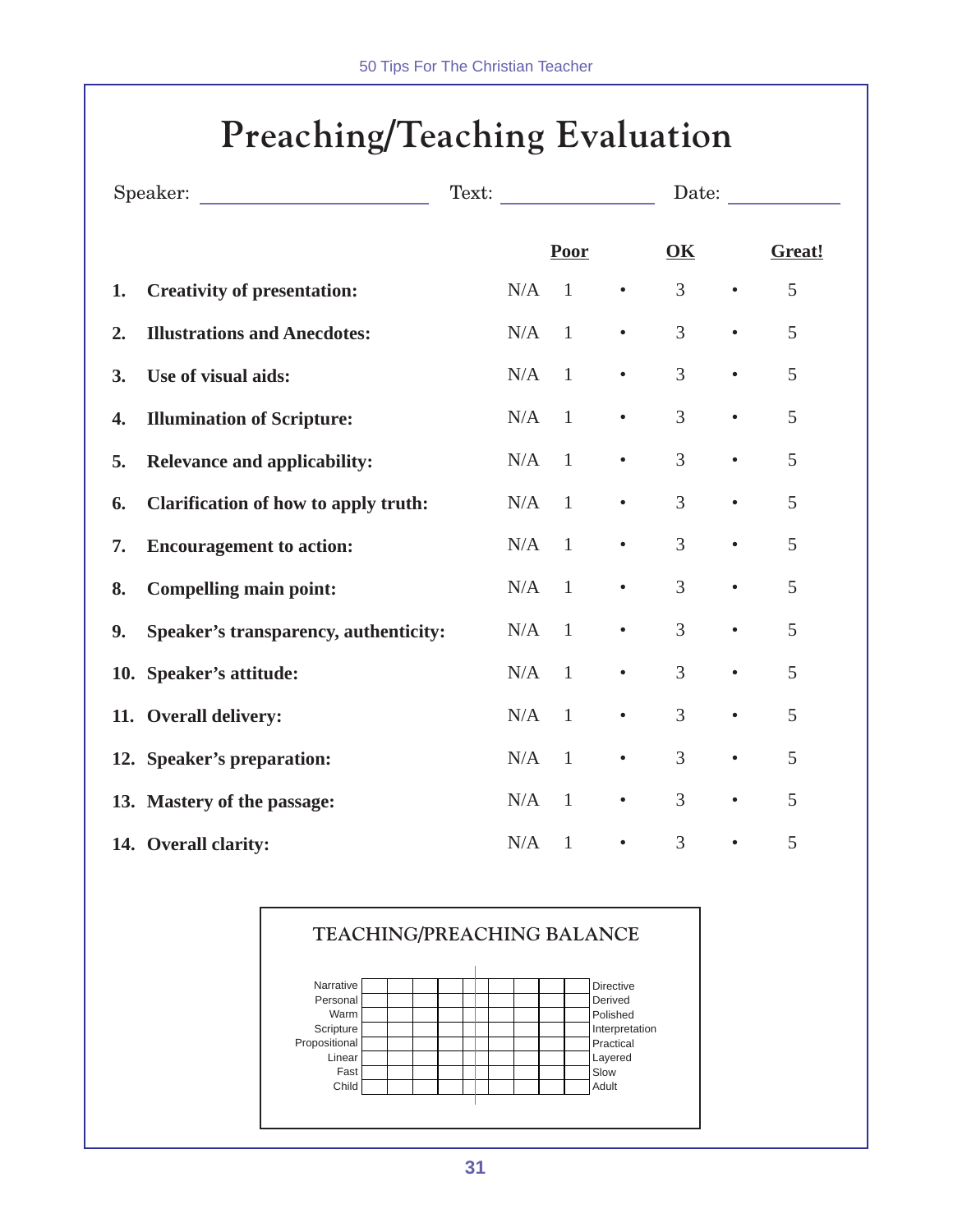# **Preaching/Teaching Evaluation**

Continued…

**The main point of this message:**

**What** *I* **received from this message:**

**One thing the speaker did particularly well:**

**One thing the speaker could improve for next time:**

**Other comments:**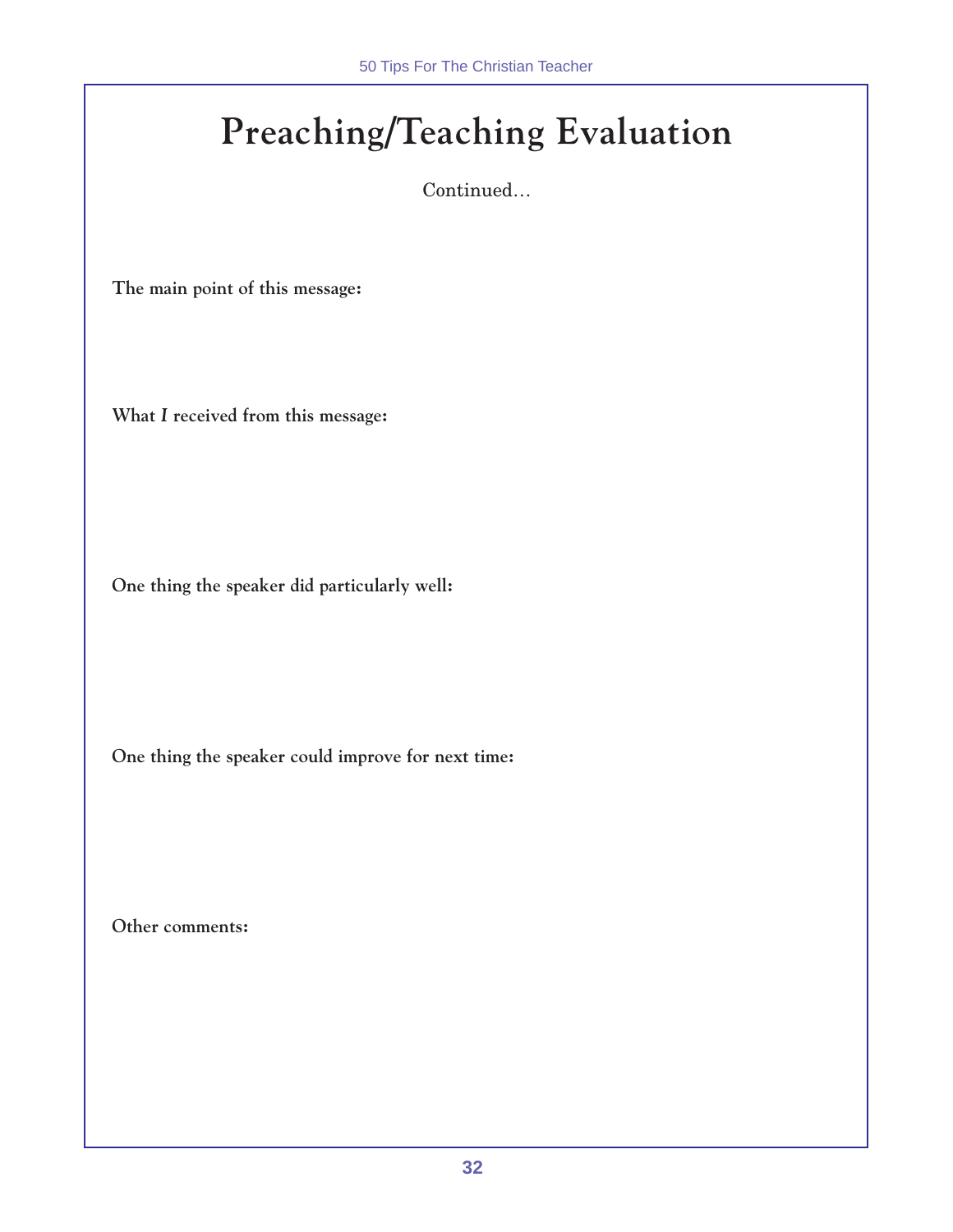|                  | <b>Letter Name Lower</b> |                         | Capital               | <b>Pronunciation</b>               |
|------------------|--------------------------|-------------------------|-----------------------|------------------------------------|
| $\mathbf 1$      | <b>Alpha</b>             | $\alpha$                | ${\bf A}$             | $\bf{A}$ as in <i>father</i>       |
| $\overline{2}$   | <b>Veeta</b>             | β                       | B                     | as British V                       |
| $\boldsymbol{3}$ | <b>Ghamma</b>            | $\gamma$                | $\Gamma$              | Y before e, i; else $GH$           |
| 4                | <b>Dhelta</b>            | $\delta$                | Δ                     | <b>TH</b> as in them               |
| 5                | <b>Epsilon</b>           | $\epsilon$              | E                     | $E$ as in <i>met</i>               |
| 6                | <b>Zeeta</b>             | $\zeta$                 | $\mathbf{Z}$          | Z as in zest                       |
| 7                | <b>Eeta</b>              | η                       | $\bf H$               | I as in <i>machine</i>             |
| 8                | <b>Theeta</b>            | $\theta$                | $\boldsymbol{\Theta}$ | <b>TH</b> as in <i>thin</i>        |
| 9                | <b>Yiota</b>             | L                       | $\mathbf I$           | <b>I</b> as in <i>machine</i>      |
| <b>10</b>        | Kappa                    | $\kappa$                | $\mathbf K$           | <b>K</b> as in <b>Kish</b>         |
| 11               | <b>Lamvdha</b>           | λ                       | $\Lambda$             | <b>L</b> as in <i>latte</i>        |
| 12               | <b>Mee</b>               | μ                       | M                     | <b>M</b> as in <i>alma mater</i>   |
| 13               | <b>Nee</b>               | $\boldsymbol{\nu}$      | N                     | $N$ as in <i>nest</i>              |
| 14               | <b>Ksee</b>              | ξ                       | $\mathbf{E}$          | <b>KS</b> as in Sikhs              |
| 15               | <b>Omicron</b>           | $\mathbf 0$             | $\mathbf 0$           | <b>O</b> as in <i>port</i>         |
| 16               | <b>Pee</b>               | π                       | $\bm{\Pi}$            | <b>P</b> as in <i>pole vault</i>   |
| 17               | <b>Rho</b>               | $\rho$                  | ${\bf P}$             | <b>R</b> as in British very        |
| <b>18</b>        | <b>Seegma</b>            | $\sigma$ , $S$          | $\boldsymbol{\Sigma}$ | <b>Z</b> before voiced cons.; S    |
| 19               | <b>Taf</b>               | $\tau$                  | T                     | <b>T</b> as in team                |
| <b>20</b>        | <b>Eepsilon</b>          | $\boldsymbol{\upsilon}$ | ${\bf r}$             | <b>I</b> as in <i>machine</i>      |
| 21               | <b>Fee</b>               | φ                       | $\boldsymbol{\Phi}$   | $\bf{F}$ as in <i>fire</i>         |
| 22               | <b>Hee</b>               | $\chi$                  | $\mathbf{X}$          | <b>KH</b> , like ch in <i>Bach</i> |
| 23               | <b>Pse</b>               | ψ                       | Ψ                     | <b>PS</b> as in raps               |
| 24               | <b>Omegha</b>            | $\omega$                | $\boldsymbol{\Omega}$ | <b>O</b> as in <i>port</i>         |